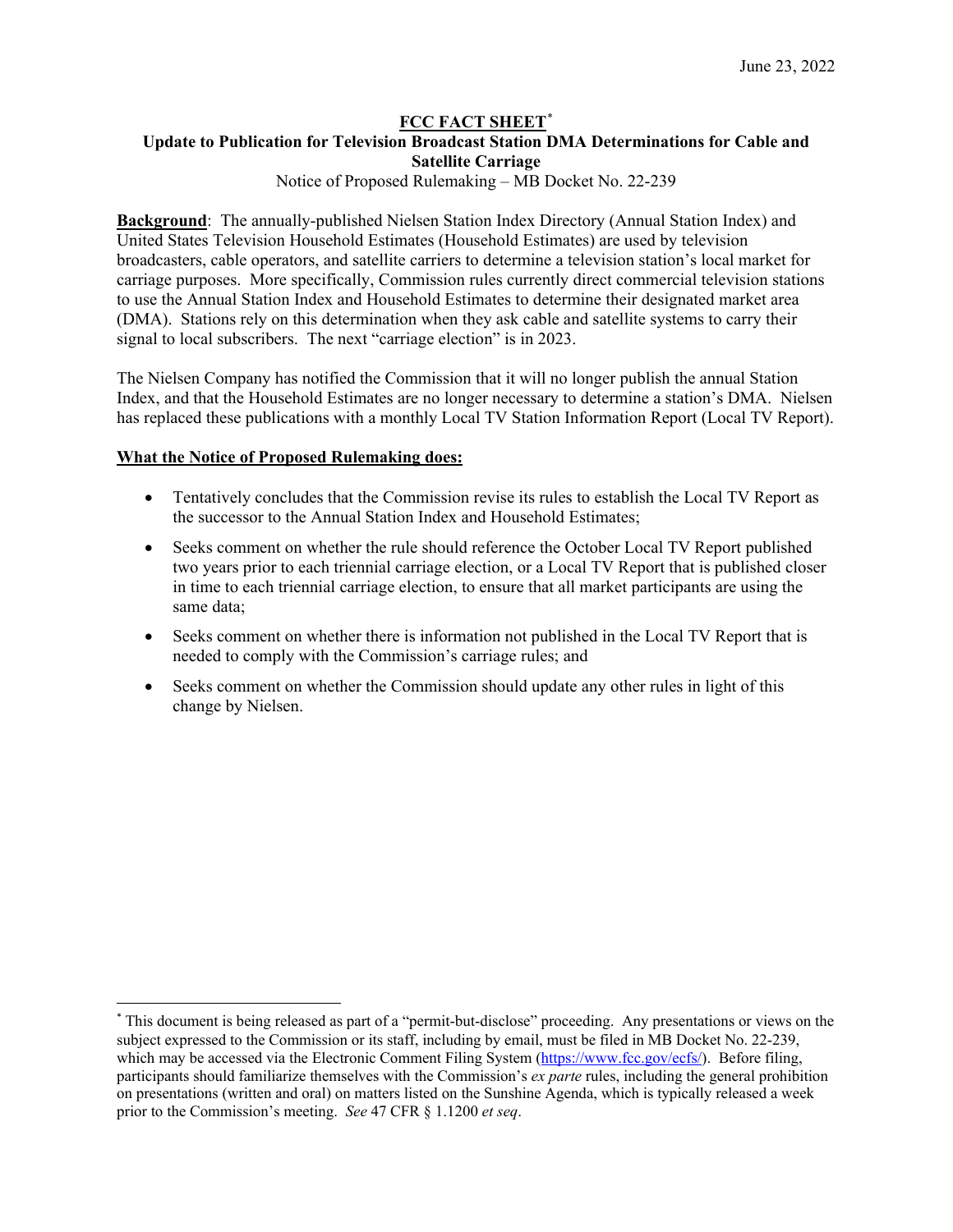#### **Before the Federal Communications Commission Washington, D.C. 20554**

| In the Matter of                               |                      |
|------------------------------------------------|----------------------|
|                                                |                      |
| Update to Publication for Television Broadcast | MB Docket No. 22-239 |
| Station DMA Determinations for Cable and       |                      |
| Satellite Carriage                             |                      |
|                                                |                      |

## **NOTICE OF PROPOSED RULEMAKING**[∗](#page-1-0)

**Adopted: [] Released: []**

## **Comment Date: (30 days after date of publication in the Federal Register) Reply Comment Date: (60 days after date of publication in the Federal Register)**

By the Commission:

## **I. INTRODUCTION**

1. In this *Notice of Proposed Rulemaking*, we seek comment on referencing a new publication for use in determining a television station's designated market area (DMA) for satellite and cable carriage under the Commission's regulations. The Nielsen Company has notified the Commission that its Nielsen Media Research division will no longer publish the annual Nielsen Station Index Directory (Annual Station Index).<sup>[1](#page-1-1)</sup> Consistent with the Communications Act of 1934, as amended (Act), and our rules, this publication has historically been used, in combination with the Nielsen Station Index and United States Television Household Estimates (Household Estimates), to determine a station's DMA for local television stations seeking carriage.<sup>[2](#page-1-2)</sup> According to Nielsen, the Annual Station Index has been

<span id="page-1-0"></span><sup>∗</sup> This document has been circulated for tentative consideration by the Commission at its July 2022 open meeting. The issues referenced in this document and the Commission's ultimate resolutions of those issues remain under consideration and subject to change. This document does not constitute any official action by the Commission. However, the Chairwoman has determined that, in the interest of promoting the public's ability to understand the nature and scope of issues under consideration, the public interest would be served by making this document publicly available. The Commission's ex parte rules apply and presentations are subject to "permit-but-disclose" ex parte rules. *See, e.g.,* 47 CFR §§ 1.1206, 1.1200(a). Participants in this proceeding should familiarize themselves with the Commission's ex parte rules, including the general prohibition on presentations (written and oral) on matters listed on the Sunshine Agenda, which is typically released a week prior to the Commission's meeting. *See* 47 CFR §§ 1.1200(a), 1.1203.

<span id="page-1-1"></span><sup>&</sup>lt;sup>1</sup> Letter from Michael Nilsson, Harris, Wiltshire & Grannis LLP, Counsel to the Nielsen Company, to Evan Baranoff, Attorney Advisor, Media Bureau, Policy Division, Federal Communications Commission (Dec. 15, 2021) (Nielsen Letter). The Nielsen Company submitted brief addenda to this letter on June 2, 2022 and June 6, 2022 (Nielsen Letter Addenda).

<span id="page-1-2"></span><sup>&</sup>lt;sup>2</sup> In the cable context, the term "local commercial television station" is defined as "any full power television broadcast station … licensed and operating on a channel regularly assigned to its community by the Commission that, with respect to a particular cable system, is within the same television market, as defined below in paragraph (e) of this section, as the cable system…." 47 CFR  $\S$  76.55(c); 47 U.S.C.  $\S$  534(h)(1)(A). Paragraph (e) in the definitions, entitled "television market," provides that "a commercial broadcast television station's market … shall be defined as its Designated Market Area (DMA) as determined by Nielsen Media Research and published in its Nielsen Station Index Directory and Nielsen Station Index US Television Household Estimates or any successor publications." 47 CFR § 76.55(e).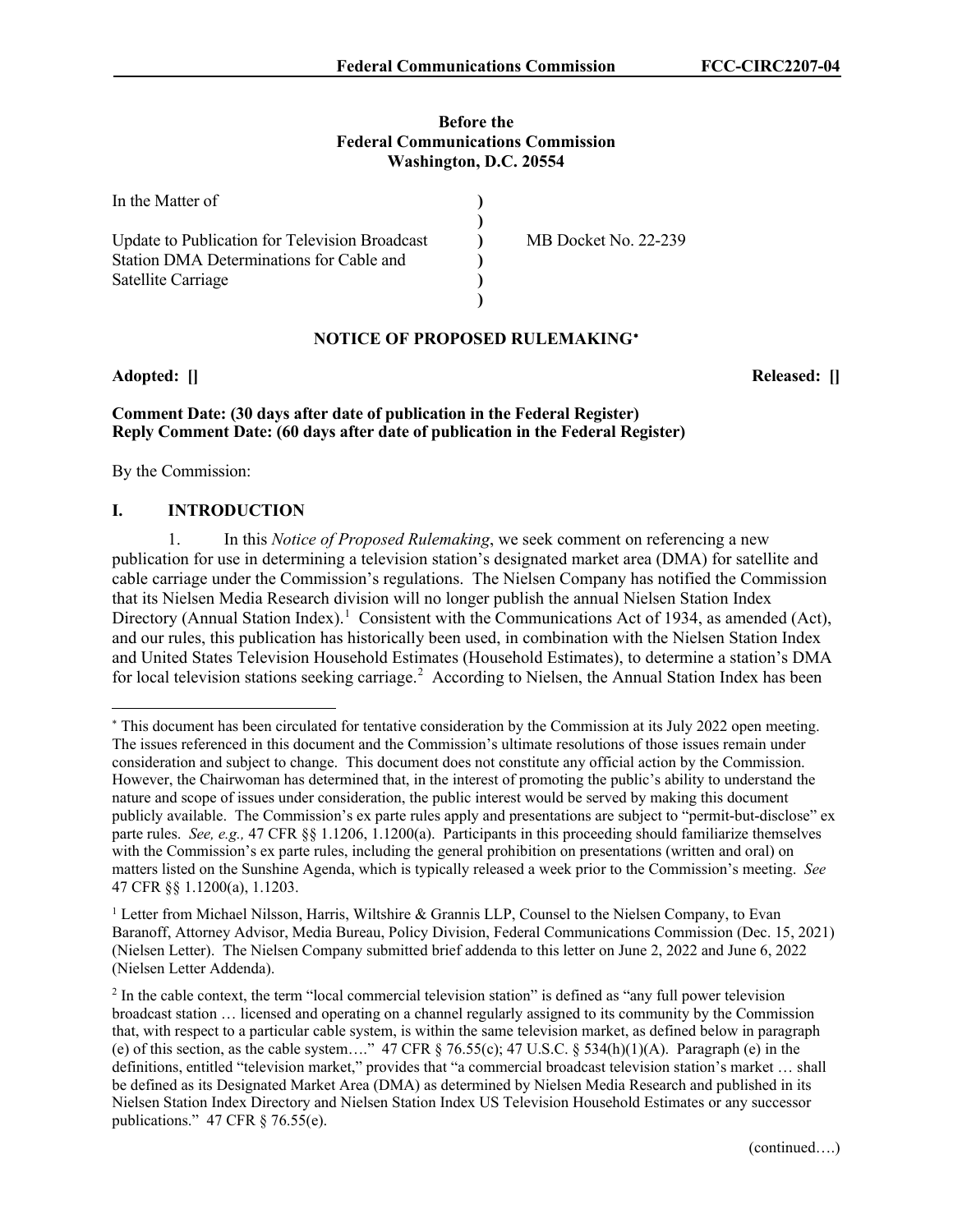replaced with a monthly Local TV Station Information Report (Local TV Report), which is now the only publication necessary to determine a station's DMA, and the Household Estimates publication is no longer in use.<sup>[3](#page-2-0)</sup> In the discussion below, we tentatively conclude that we should revise our rules to identify the Local TV Report as the successor publication to be used to determine a station's DMA.

#### **II. BACKGROUND**

2. Pursuant to the Act, and the implementing rules adopted by the Commission, commercial television broadcast stations are entitled to assert mandatory carriage rights on cable systems located within their market.<sup>[4](#page-2-1)</sup> Similarly, section 338 of the Act<sup>[5](#page-2-2)</sup> requires satellite carriers to carry on request all local television broadcast stations' signals in local markets in which the satellite carrier carries at least one local television broadcast signal pursuant to the statutory copyright license.<sup>[6](#page-2-3)</sup> A station's market for cable and satellite carriage is its DMA, as defined by The Nielsen Company's Annual Station Index and Household Estimates "or any successor publications."<sup>[7](#page-2-4)</sup> The implementing regulations also specify which

With respect to satellite carriage, the Act specifically identifies these publications by cross-reference to certain provisions of the Copyright Act. 47 U.S.C. § 338(k)(4) (defining the term "local market" to have the "meaning given that term under section 122(j) of title 17, United States Code"); 17 U.S.C.  $\S$  122(j)(2) (defining the term "local market" as "the designated market area in which a station is located" and defining the term "designated market area" as "a designated market area, as determined by Nielsen Media Research and published in the 1999-2000 Nielsen Station Index Directory and Nielsen Station Index United States Television Household Estimates or any successor publication"). The Commission's implementing rules define a "local market" as "the designated market area in which a station is located" and further define a "designated market area" as "the market area, as determined by Nielsen Media Research and published in the 1999-2000 Nielsen Station Index Directory and Nielsen Station Index United States Television Household Estimates or any successor publication." 47 CFR § 76.66(e)(2).

<span id="page-2-0"></span><sup>3</sup> Nielsen Letter at 2; Nielsen Letter Addenda.

<span id="page-2-1"></span><sup>4</sup> *Implementation of the Cable [Television Consumer Protection and Competition Act of 1992, Broadcast Signal](http://www.westlaw.com/Link/Document/FullText?findType=Y&serNum=1993255717&pubNum=0004493&originatingDoc=I33042472644111e690d4edf60ce7d742&refType=CA&fi=co_pp_sp_4493_2975&originationContext=document&vr=3.0&rs=cblt1.0&transitionType=DocumentItem&contextData=(sc.Search)#co_pp_sp_4493_2975)  Carriage Issues*[, Report and Order, 8 FCC Rcd 2965, 2975-77,](http://www.westlaw.com/Link/Document/FullText?findType=Y&serNum=1993255717&pubNum=0004493&originatingDoc=I33042472644111e690d4edf60ce7d742&refType=CA&fi=co_pp_sp_4493_2975&originationContext=document&vr=3.0&rs=cblt1.0&transitionType=DocumentItem&contextData=(sc.Search)#co_pp_sp_4493_2975) paras. 41-46 (1993). The Commission subsequently extended mandatory carriage rights to digital television stations under section 614(a) of the Act and amended its rules accordingly. *Carriage of Digital Television Broadcast Signals*[, First Report and Order, 16 FCC Rcd 2598,](http://www.westlaw.com/Link/Document/FullText?findType=Y&serNum=2001090461&pubNum=0004493&originatingDoc=I33042472644111e690d4edf60ce7d742&refType=CA&fi=co_pp_sp_4493_2606&originationContext=document&vr=3.0&rs=cblt1.0&transitionType=DocumentItem&contextData=(sc.Search)#co_pp_sp_4493_2606)  [2606,](http://www.westlaw.com/Link/Document/FullText?findType=Y&serNum=2001090461&pubNum=0004493&originatingDoc=I33042472644111e690d4edf60ce7d742&refType=CA&fi=co_pp_sp_4493_2606&originationContext=document&vr=3.0&rs=cblt1.0&transitionType=DocumentItem&contextData=(sc.Search)#co_pp_sp_4493_2606) paras. 15-16, 2610, para. 28 (2001); [47 CFR § 76.64\(f\)\(4\).](http://www.westlaw.com/Link/Document/FullText?findType=L&pubNum=1000547&cite=47CFRS76.64&originatingDoc=I33042472644111e690d4edf60ce7d742&refType=RB&originationContext=document&vr=3.0&rs=cblt1.0&transitionType=DocumentItem&contextData=(sc.Search)#co_pp_1d64000049d86)

<span id="page-2-2"></span><sup>5</sup> 47 U.S.C. § 338, adopted as part of the Satellite Home Viewer Improvement Act of 1999. In November 2000, the Commission adopted rules to implement the provisions contained in section 338. *See Implementation of the Satellite Home Viewer Improvement Act of 1999: Broadcast Signal Carriage Issues*, CS Docket No. 00-96, Report and Order, 16 FCC Rcd 1918, 1934, para. 15 (2000) (*SHVIA Order*).

<span id="page-2-3"></span><sup>6</sup> 47 CFR § 76.66(a)(6). Pursuant to Section 338, satellite carriers are not required to carry local broadcast television stations; however, if a satellite carrier chooses to carry a local station in a particular DMA in reliance on the local statutory copyright license, it generally must carry any qualified local station in the same DMA that makes a timely election for retransmission consent or mandatory carriage. *See* 47 U.S.C. § 338(k)(4) (cross-referencing 17 U.S.C. § 122). Satellite carriers have a statutory copyright license under SHVIA for carriage of stations to any subscriber within a station's local market. Pub. L. No. 106-113, 113 Stat. 1501 (1999); *see also* 47 U.S.C. § 338(a)(1); 47 CFR  $§ 76.66(b)(1)$ . This is commonly referred to as the "carry one, carry all" requirement.

<span id="page-2-4"></span><sup>7</sup> 47 CFR §§ § 76.55(e)(2), 76.66(e)(2). Section 614(h)(1)(C) of the Act provides that a station's market "shall be determined by the Commission by regulation or order using, where available, commercial publications which delineate television markets based on viewing patterns." [47 U.S.C. § 534\(h\)\(1\)\(C\).](http://www.westlaw.com/Link/Document/FullText?findType=L&pubNum=1000546&cite=47USCAS534&originatingDoc=I33042472644111e690d4edf60ce7d742&refType=RB&originationContext=document&vr=3.0&rs=cblt1.0&transitionType=DocumentItem&contextData=(sc.Search)#co_pp_55fd0000905e2) Sections 76.55(e)(2) and 76.66(e)(2) of the Commission's rules specify that a commercial broadcast television station's market is its DMA as determined by The Nielsen Company. [47 CFR § 76.55\(e\)\(2\)](http://www.westlaw.com/Link/Document/FullText?findType=L&pubNum=1000547&cite=47CFRS76.55&originatingDoc=I33042472644111e690d4edf60ce7d742&refType=RB&originationContext=document&vr=3.0&rs=cblt1.0&transitionType=DocumentItem&contextData=(sc.Search)#co_pp_1184000067914) ("Effective January 1, 2000, a commercial broadcast television station's market, unless amended pursuant to § 76.59, shall be defined as its Designated Market Area (DMA) as determined by Nielsen Media Research and published in its Nielsen Station Index Directory and Nielsen Station Index US Television Household Estimates or any successor publications."); 47 U.S.C. § 338(k)(4) (crossreferencing 17 U.S.C. § 122(j)(2)); 47 CFR § 76.66(e)(2) ("A designated market area is the market area, as determined by Nielsen Media Research and published in the 1999-2000 Nielsen Station Index Directory and Nielsen Station Index United States Television Household Estimates or any successor publication. In the case of areas

(continued….)

<sup>(</sup>Continued from previous page)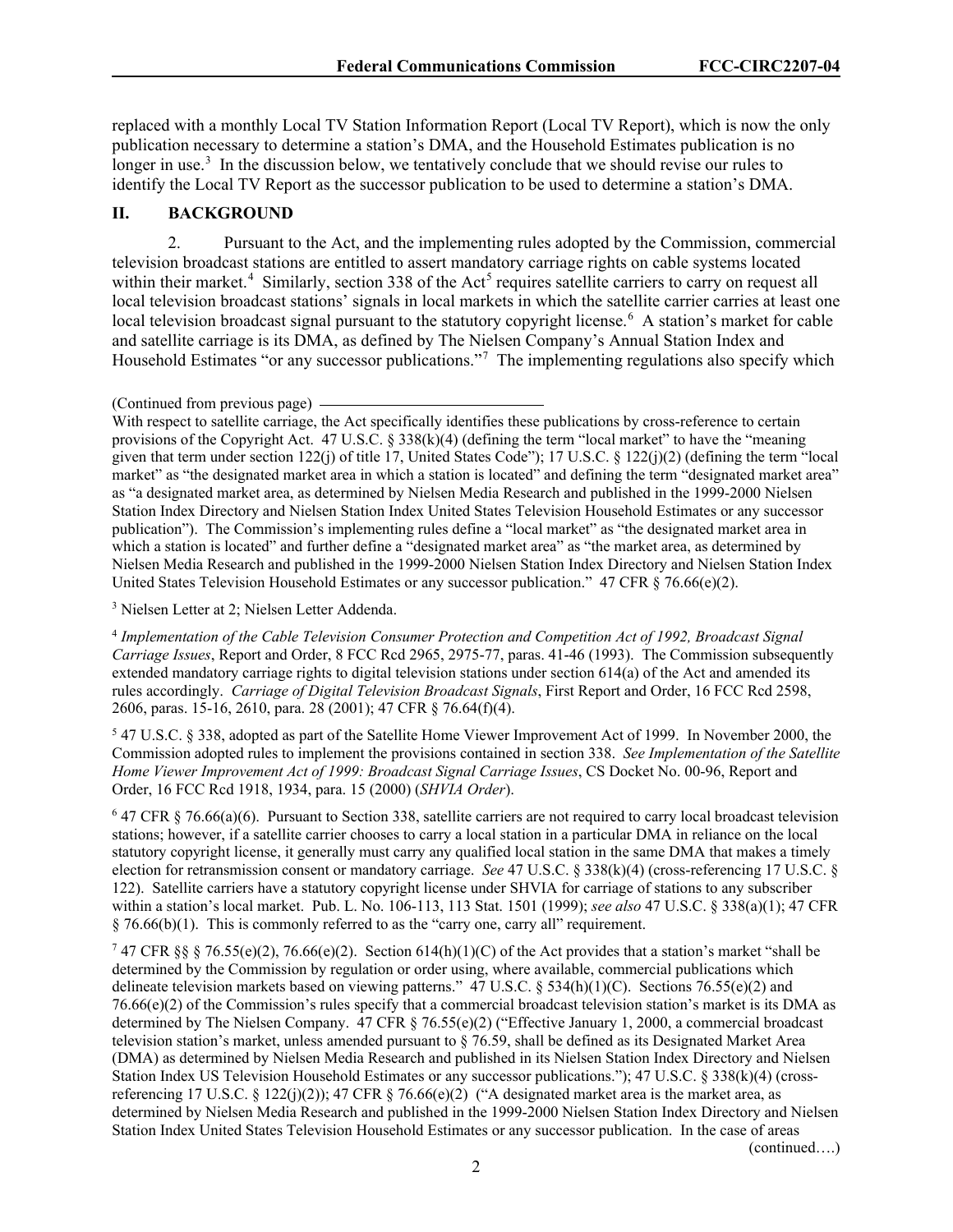edition of the Annual Station Index is to be used for each election cycle (specifically, the one published the year prior to the election). $8$ 

3. The Nielsen Letter indicates that the Local TV Report generally contains the same information as the Annual Station Index and is simply published monthly rather than annually.<sup>[9](#page-3-1)</sup> However, one noted difference between the Annual Station Index and the Local TV Report is that the latter includes low-power and Class A television stations only if they reach a de minimis average audience size threshold.<sup>10</sup>

## **III. DISCUSSION**

4. We tentatively conclude that we should amend our rules to eliminate the references to the Annual Station Index and Household Estimates and instead specify the Local TV Report as the successor publication to be used to determine a station's DMA, and we seek comment on this tentative conclusion. Consistent with the Act, our rules require that for carriage purposes, the Annual Station Index and the Household Estimates reports "or any successor publication" are to be used for determining a television station's DMA.<sup>[11](#page-3-3)</sup> Because the Annual Station Index will not be available for the next carriage election cycle and the Household Estimates publication is no longer used to determine a station's DMA, we must update the Commission's rules in order to identify a new publication for defining market areas for carriage purposes. As represented by Nielsen, the Local TV Report is an appropriate "successor publication" to both the Annual Station Index and the Household Estimates for this purpose, as it generally contains the same market assignment information as the Annual Station Index but is published monthly rather than annually. Because the Annual Station Index was published on an annual basis, we tentatively conclude that we should specify which monthly Local TV Report should be used to determine a station's market to ensure that all market participants are using the same data to reflect a specific point in time. Nielsen explains that the Annual Station Index relied upon in each triennial carriage election was based on information gathered in the October two years prior to that election.<sup>12</sup> It contends that the October Local TV Report published two years before each carriage election could therefore be used as an "apples-to-apples" replacement for the Annual Station Index.<sup>[13](#page-3-5)</sup> On the other hand, the greater publication frequency of the Local TV Report means that parties could rely on information from a different month or more up-to-date information when making their election.<sup>[14](#page-3-6)</sup> It is unclear whether parties will benefit more from knowing DMA assignments well in advance of an election, or from ensuring that assignments are based on more timely information. We therefore seek comment on whether the rule should reference the October Local TV Report published two years prior to each triennial carriage election. Or, alternatively, should we consider a Local TV Report that is published closer in time to each triennial carriage election?

(Continued from previous page)

outside of any designated market area, any census area, borough, or other area in the State of Alaska that is outside of a designated market area, as determined by Nielsen Media Research, shall be deemed to be part of one of the local markets in the State of Alaska.").

<span id="page-3-0"></span><sup>8</sup> 47 CFR §§ 76.55(e)(2)(i-ii), 76.66(e)(3) (*e.g.*, for elections made in 2005, the 2003-2004 edition was used).

<span id="page-3-1"></span><sup>9</sup> Nielsen Letter at 1.

<span id="page-3-2"></span><sup>10</sup> *Id.* at 2; Nielsen Letter Addenda.

<span id="page-3-3"></span><sup>11</sup> 47 CFR § 76.55(e)(2); 47 U.S.C. § 338(k)(4) (cross-referencing 17 U.S.C. § 122(j)(2)(C)); 47 CFR § 76.66(e)(2).

<span id="page-3-4"></span><sup>12</sup> For example, when making elections in 2020 for the carriage cycle beginning in 2021, parties referenced the 2018-2019 Annual Station Index, which was based on information gathered in October 2018.

<span id="page-3-5"></span><sup>13</sup> *Id.* Thus, for example, when making elections in 2023 for the carriage cycle beginning in 2024, parties would reference the October 2021 Local TV Report.

<span id="page-3-6"></span><sup>14</sup> For example, when making elections in 2023 for the carriage cycle beginning in 2024, parties could instead reference the October 2022 Local TV Report, or the June 2023 Local TV Report, as long as all parties were relying on the same report.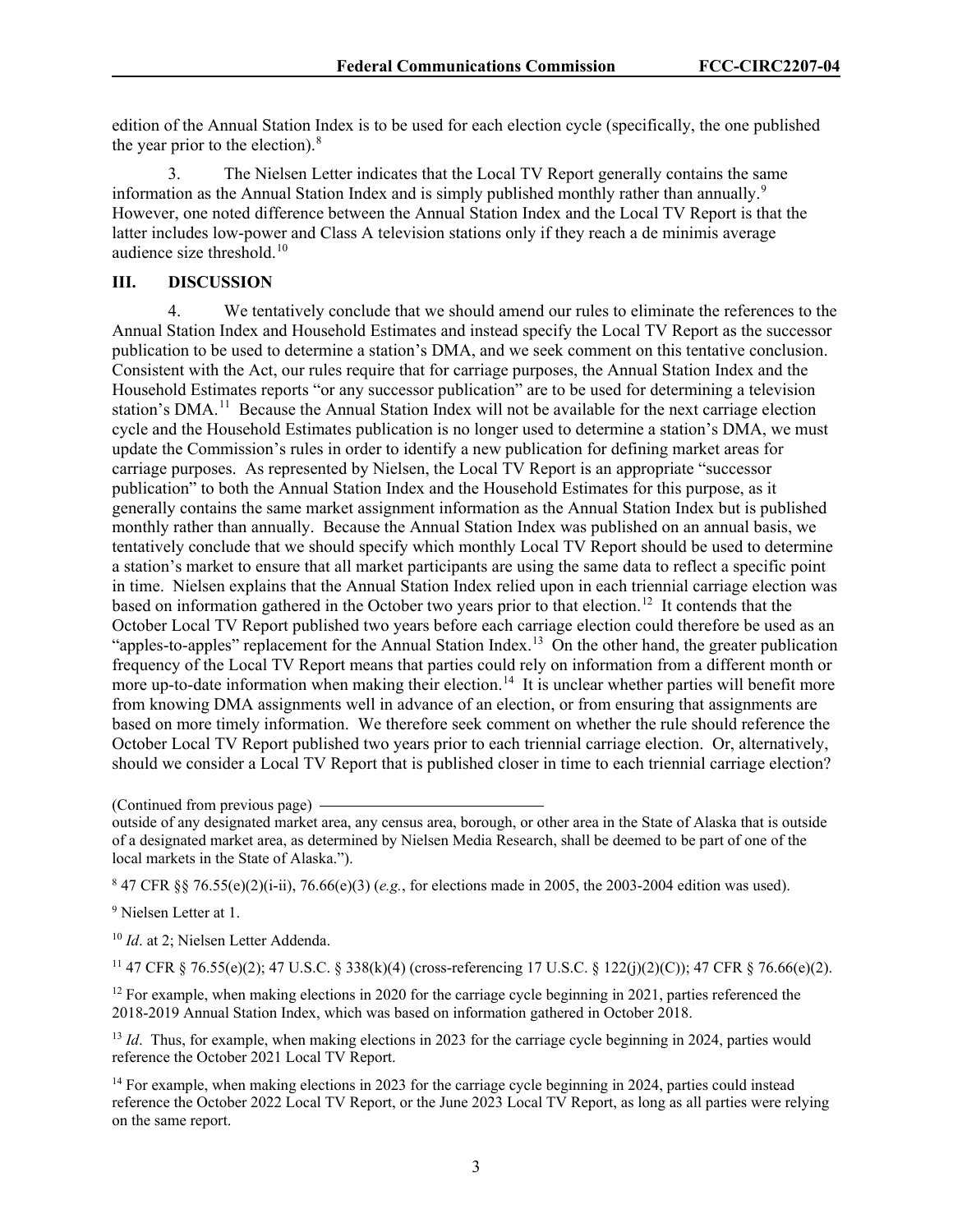If commenters suggest a time period closer in time to the election, they should identify the month and year that they believe would be most appropriate. Under either alternative, however, we tentatively conclude that we should remove the reference to any specific effective date in the rule and seek comment on this tentative conclusion.<sup>[15](#page-4-0)</sup>

5. Another difference between the two reports, as noted above, is that Nielsen's Local TV Report includes low-power and Class A television stations only if they meet a certain de minimis average audience size threshold. As an initial matter, is there even a need, under our rules, to determine DMA assignments for low-power and Class A stations? We note that under section  $338(a)(3)$  of the Act, lowpower television stations, including Class A stations, are not entitled to mandatory satellite carriage rights.[16](#page-4-1) And for purposes of cable carriage, low-power television station carriage, including Class A stations, is based on distance from the cable headend and other factors, and not presence within a particular DMA.<sup>17</sup> Thus, presumably it would not be necessary to know a low-power television station's DMA for purposes of satellite or cable carriage rules. If such information is necessary for stations other than those already identified in the Local TV Report, we note that Nielsen still gathers this information for all television stations and can generate a report upon request for subscribers that would include all low-power and Class A stations.<sup>[18](#page-4-3)</sup> If obtaining any necessary information from Nielsen in this manner is not sufficient, are there other publications that could publicly provide this information? Any commenter suggesting an additional or alternative "successor" publication should identify the publication as well as the data similarities and differences between the Nielsen Local TV Report and the suggested publication, and explain why the alternative publication is preferable. Are there any other differences between Nielsen's Station Index Directory and Local TV Report that we should take into account as we update these rules?

6. Are there any other rules that we should consider updating in light of Nielsen's publication changes? Although we note that the Commission's carriage election rules discussed herein appear to be the only Commission rules that expressly reference the Annual Station Index and Household Estimates, changing how we determine DMA in this context will impact other statutory and rule provisions relating to carriage.<sup>19</sup> We tentatively conclude that the publication or publications ultimately selected in this proceeding will also be used to define "local market" as contemplated in these other statutory provisions and rules. We seek comment on this tentative conclusion.

7. *Digital Equity and Inclusion.* Finally, the Commission, as part of its continuing effort to advance digital equity for all,<sup>[20](#page-4-5)</sup> including people of color, persons with disabilities, persons who live in rural or Tribal areas, and others who are or have been historically underserved, marginalized, or adversely

<span id="page-4-1"></span> $16$  47 U.S.C. § 338(a)(3).

<span id="page-4-2"></span> $17$  47 U.S.C. § 534(h)(2)(D); 47 CFR § 76.65(d)(4).

<span id="page-4-0"></span><sup>&</sup>lt;sup>15</sup> *Infra* Appendix A (proposing to eliminate the reference to the original January 1, 2000 effective date from section 76.55(e)(2) of the Commission's rules).

<span id="page-4-3"></span><sup>18</sup> Nielsen Letter at 2 and Nielsen Letter Addenda.

<span id="page-4-4"></span><sup>19</sup> *See, e.g.*, 47 USC § 325(b)(7)(E) (retransmission consent); 47 USC § 339(d)(1) (carriage of distant signals by satellite carriers); 47 USC § 340(i)(1) (significantly viewed); 47 CFR 76.54(e) (significantly viewed); 47 CFR § 76.65(b)(3)(i) (retransmission consent); 47 CFR 73.683(f) (field strength contours). These statutory and rule provisions incorporate or reference the definition of "local market" in either the carriage election rules (*see infra* Appendix A) or 17 U.S.C. § 122(j) (*see supra* note 2).

<span id="page-4-5"></span><sup>&</sup>lt;sup>20</sup> Section 1 of the Communications Act of 1934 as amended provides that the FCC "regulat[es] interstate and foreign commerce in communication by wire and radio so as to make [such service] available, so far as possible, to all the people of the United States, without discrimination on the basis of race, color, religion, national origin, or sex." 47 U.S.C. § 151.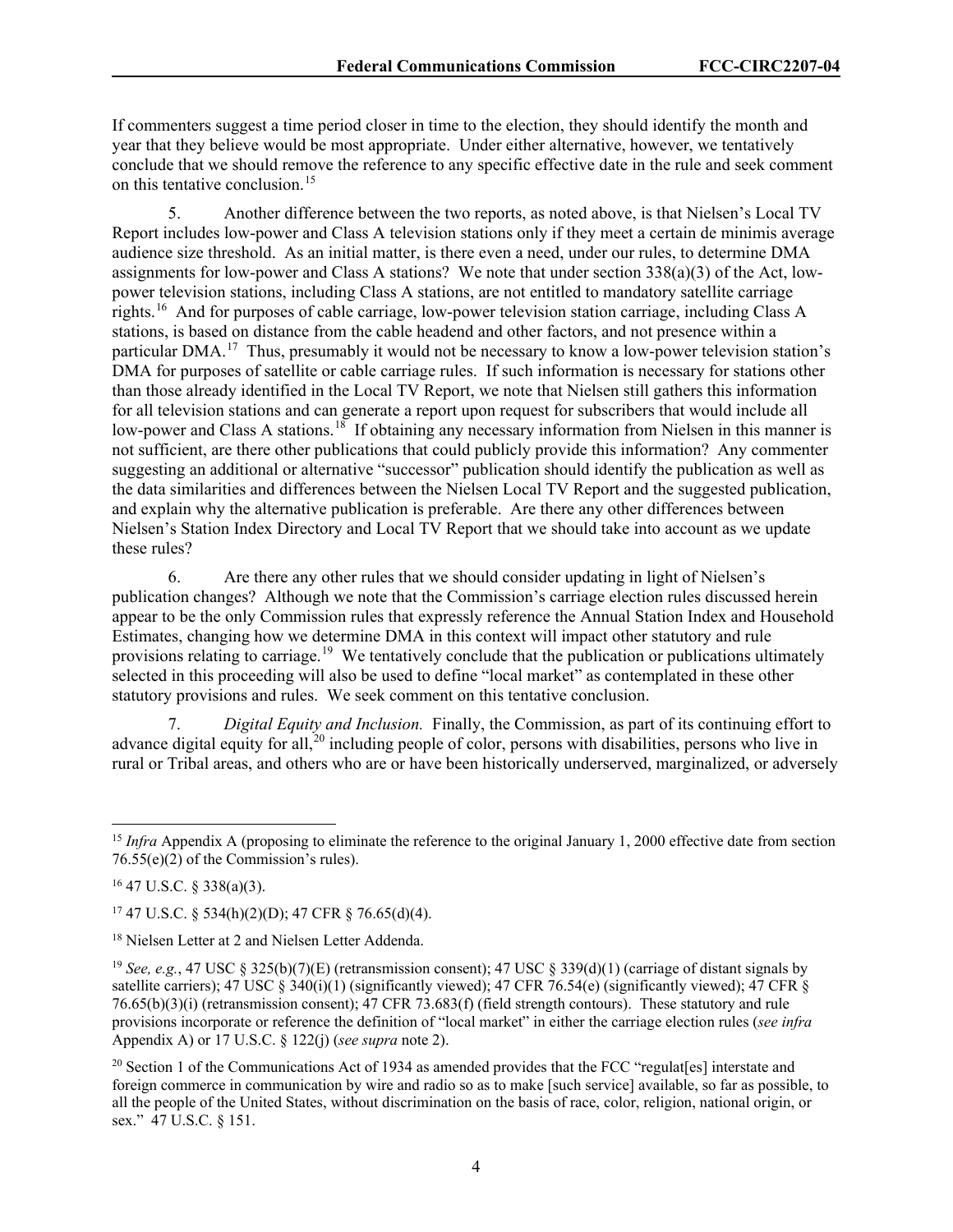affected by persistent poverty or inequality, invites comment on any equity-related considerations<sup>[21](#page-5-0)</sup> and benefits (if any) that may be associated with the proposals and issues discussed herein. Specifically, we seek comment on how our proposals may promote or inhibit advances in diversity, equity, inclusion, and accessibility, as well the scope of the Commission's relevant legal authority.

## **IV. PROCEDURAL MATTERS**

8. *Ex Parte Rules - Permit-But-Disclose*. The proceeding this Notice initiates shall be treated as a "permit-but-disclose" proceeding in accordance with the Commission's *ex parte* rules.[22](#page-5-1) Persons making *ex parte* presentations must file a copy of any written presentation or a memorandum summarizing any oral presentation within two business days after the presentation (unless a different deadline applicable to the Sunshine period applies). Persons making oral *ex parte* presentations are reminded that memoranda summarizing the presentation must (1) list all persons attending or otherwise participating in the meeting at which the *ex parte* presentation was made, and (2) summarize all data presented and arguments made during the presentation. If the presentation consisted in whole or in part of the presentation of data or arguments already reflected in the presenter's written comments, memoranda, or other filings in the proceeding, the presenter may provide citations to such data or arguments in his or her prior comments, memoranda, or other filings (specifying the relevant page and/or paragraph numbers where such data or arguments can be found) in lieu of summarizing them in the memorandum. Documents shown or given to Commission staff during *ex parte* meetings are deemed to be written *ex parte* presentations and must be filed consistent with rule 1.1206(b). In proceedings governed by rule 1.49(f) or for which the Commission has made available a method of electronic filing, written *ex parte* presentations and memoranda summarizing oral *ex parte* presentations, and all attachments thereto, must be filed through the electronic comment filing system available for that proceeding, and must be filed in their native format (e.g., .doc, .xml, .ppt, searchable .pdf). Participants in this proceeding should familiarize themselves with the Commission's *ex parte* rules.

9. *Filing Requirements—Comments and Replies*. Pursuant to sections 1.415 and 1.419 of the Commission's rules, 47 CFR §§ 1.415, 1.419, interested parties may file comments and reply comments on or before the dates indicated on the first page of this document. Comments may be filed using the Commission's Electronic Comment Filing System (ECFS). *See Electronic Filing of Documents in Rulemaking Proceedings*, 63 FR 24121 (1998).

- Electronic Filers: Comments may be filed electronically using the Internet by accessing the ECFS: http://apps.fcc.gov/ecfs/.
- Paper Filers: Parties who choose to file by paper must file an original and one copy of each filing.
- Filings can be sent by commercial overnight courier, or by first-class or overnight U.S. Postal Service mail. All filings must be addressed to the Commission's Secretary, Office of the Secretary, Federal Communications Commission.
	- o Commercial overnight mail (other than U.S. Postal Service Express Mail and Priority Mail) must be sent to 9050 Junction Drive, Annapolis Junction, MD 20701.

<span id="page-5-0"></span> $21$  The term "equity" is used here consistent with Executive Order 13985 as the consistent and systematic fair, just, and impartial treatment of all individuals, including individuals who belong to underserved communities that have been denied such treatment, such as Black, Latino, and Indigenous and Native American persons, Asian Americans and Pacific Islanders and other persons of color; members of religious minorities; lesbian, gay, bisexual, transgender, and queer (LGBTQ+) persons; persons with disabilities; persons who live in rural areas; and persons otherwise adversely affected by persistent poverty or inequality. *See* Exec. Order No. 13985, 86 Fed. Reg. 7009, Executive Order on Advancing Racial Equity and Support for Underserved Communities Through the Federal Government (January 20, 2021).

<span id="page-5-1"></span><sup>22</sup> 47 CFR §§ 1.1200 *et seq.*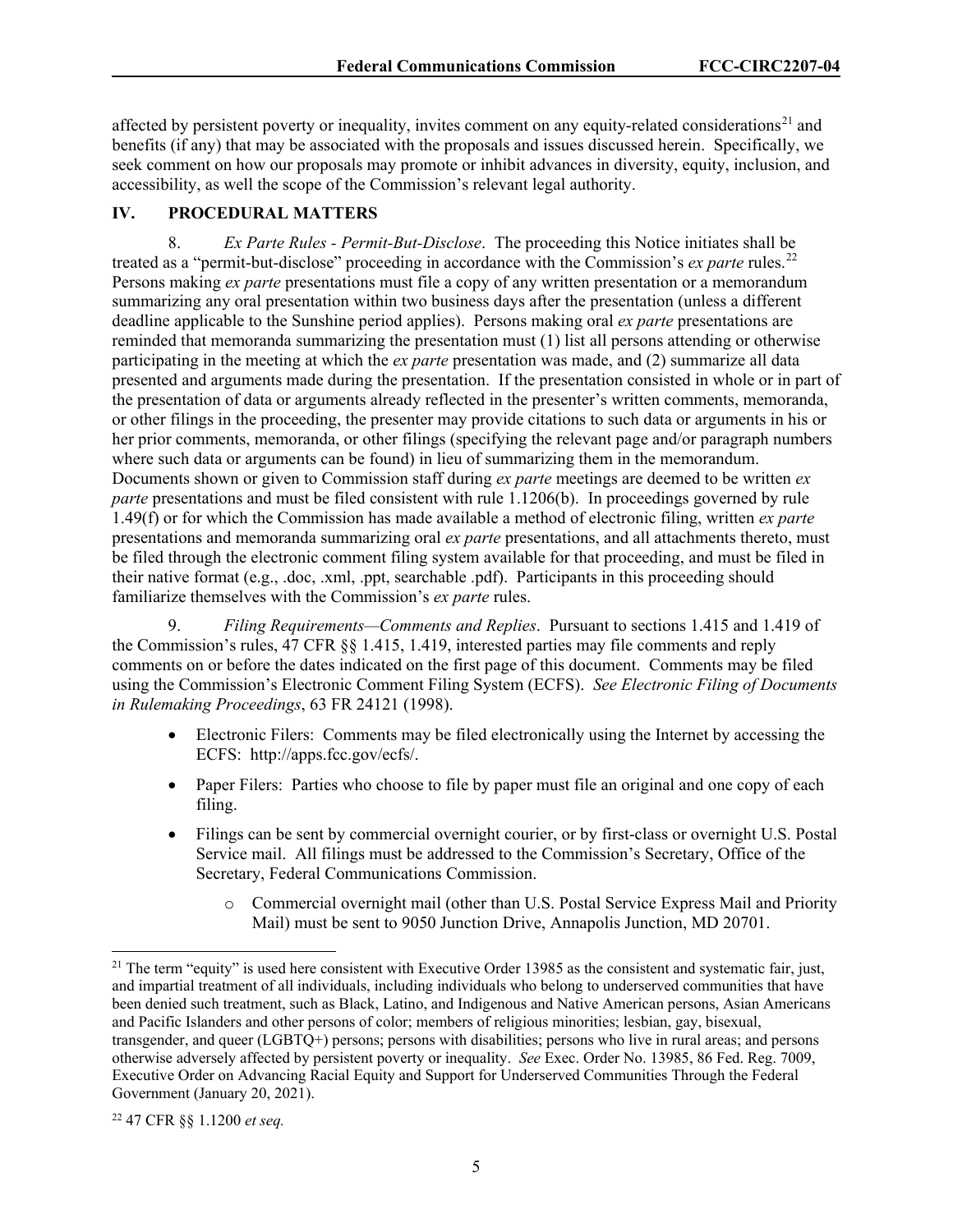- o Postal Service first-class, Express, and Priority mail must be addressed to 45 L Street, NE, Washington, DC 20554.
- Effective March 19, 2020, and until further notice, the Commission no longer accepts any hand or messenger delivered filings. This is a temporary measure taken to help protect the health and safety of individuals, and to mitigate the transmission of COVID-19.<sup>23</sup>
- During the time the Commission's building is closed to the general public and until further notice, if more than one docket or rulemaking number appears in the caption of a proceeding, paper filers need not submit two additional copies for each additional docket or rulemaking number; an original and one copy are sufficient.

10. *Initial Regulatory Flexibility Act Analysis*. The Regulatory Flexibility Act of 1980, as amended (RFA), requires that a regulatory flexibility analysis be prepared for notice and comment rulemaking proceedings, unless the agency certifies that "the rule will not, if promulgated, have a significant economic impact on a substantial number of small entities."<sup>[24](#page-6-1)</sup> The RFA generally defines the term "small entity" as having the same meaning as the terms "small business," "small organization," and "small governmental jurisdiction." In addition, the term "small business" has the same meaning as the term "small business concern" under the Small Business Act.<sup>[25](#page-6-2)</sup> A "small business concern" is one which: (1) is independently owned and operated; (2) is not dominant in its field of operation; and (3) satisfies any additional criteria established by the Small Business Administration (SBA).<sup>[26](#page-6-3)</sup>

11. With respect to this Notice of Proposed Rulemaking, an Initial Regulatory Flexibility Analysis (IRFA) under the RFA is contained in Appendix B. Written public comments are requested on the IFRA and must be filed in accordance with the same filing deadlines as comments on this Notice of Proposed Rulemaking, with a distinct heading designating them as responses to the IRFA. In addition, a copy of this Notice of Proposed Rulemaking and the IRFA will be sent to the Chief Counsel for Advocacy of the SBA and will be published in the Federal Register.

12. *Paperwork Reduction Act*. This document does not contain proposed information collection(s) subject to the Paperwork Reduction Act of 1995 (PRA), Public Law 104-13. In addition, therefore, it does not contain any new or modified information collection burden for small business concerns with fewer than 25 employees, pursuant to the Small Business Paperwork Relief Act of 2002, Public Law 107-198, see 44 U.S.C. 3506(c)(4).

13. *People with Disabilities*. To request materials in accessible formats for people with disabilities (braille, large print, electronic files, audio format), send an e-mail to [fcc504@fcc.gov](about:blank) or call the Consumer and Governmental Affairs Bureau at (202) 418-0530.

14. *Additional Information*. For additional information on this proceeding, please contact the Media Bureau's Policy Division staff: Kenneth Lewis, at (202) 418-2622 or Kenneth.lewis@fcc.gov.

<span id="page-6-3"></span><sup>26</sup> 15 U.S.C. § 632.

<span id="page-6-0"></span><sup>23</sup> *See FCC Announces Closure of FCC Headquarters Open Window and Change in Hand-Delivery Policy*, Public Notice, 35 FCC Rcd 2788 (2020).

<span id="page-6-1"></span><sup>24</sup> 5 U.S.C. § 603.

<span id="page-6-2"></span><sup>&</sup>lt;sup>25</sup> *Id.*  $\S$  601(3) (incorporating by reference the definition of "small business concern" in 15 U.S.C.  $\S$  632). Pursuant to the RFA, the statutory definition of a small business applies "unless an agency, after consultation with the Office of Advocacy of the Small Business Administration and after opportunity for public comment, establishes one or more definitions of such term which are appropriate to the activities of the agency and publishes such definition(s) in the Federal Register." 5 U.S.C. § 601(3).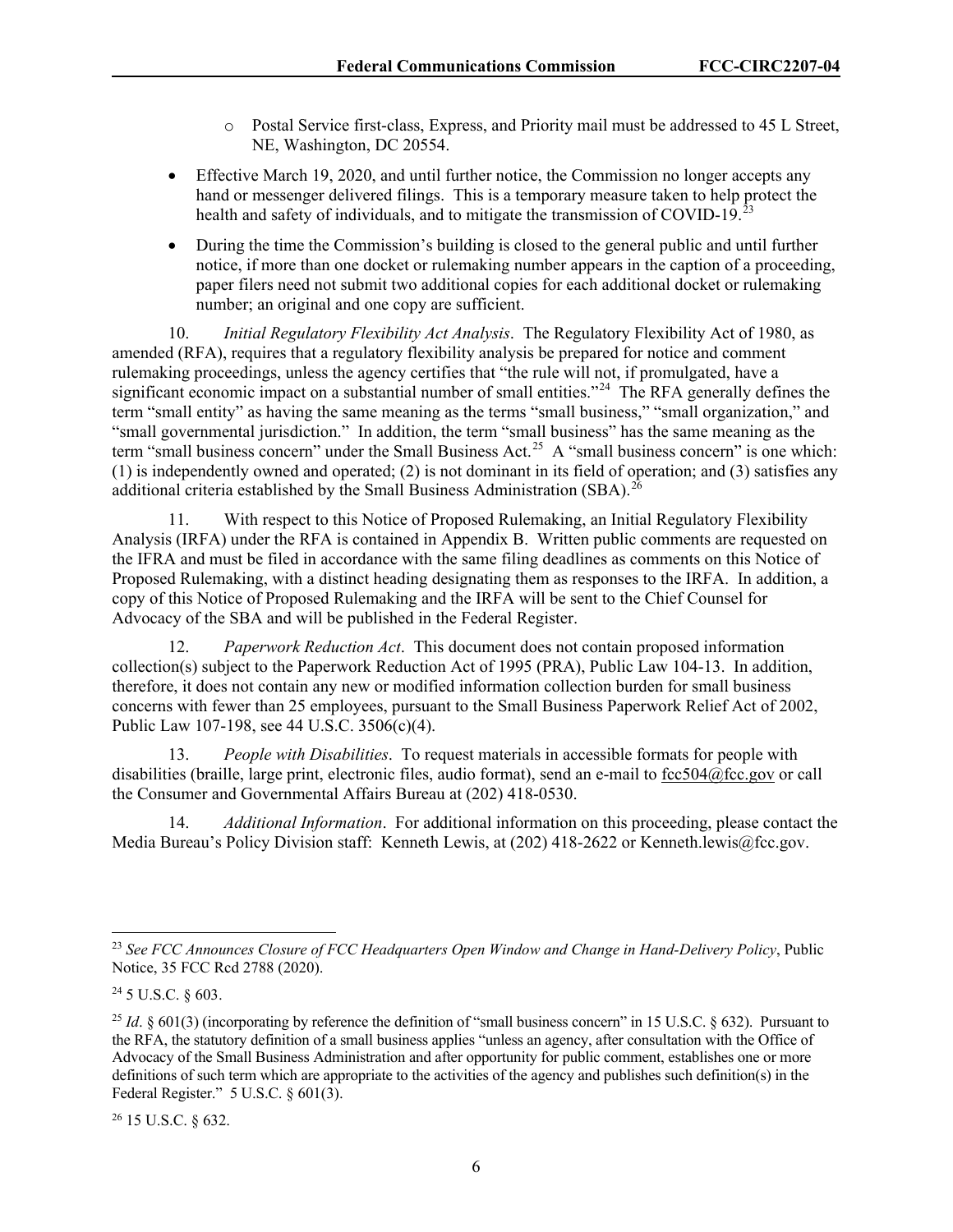### **V. ORDERING CLAUSES**

15. Accordingly, **IT IS ORDERED** that, pursuant to the authority contained in sections 1, 2, 4(i), 4(j), 303, 325, 335, 338, 339, 340, 403, and 614 of the Communications Act, 47 U.S.C §§ 151, 152, 154(i), 154(j), 303, 325, 335, 338, 339, 340, 403, and 534 this Notice of Proposed Rulemaking **IS ADOPTED**.

16. **IT IS FURTHER ORDERED** that the Commission's Consumer and Governmental Affairs Bureau, Reference Information Center, **SHALL SEND** a copy of this Notice, including the Initial Regulatory Flexibility Analysis, to the Chief Counsel for Advocacy of the Small Business Administration.

## FEDERAL COMMUNICATIONS COMMISSION

Marlene H. Dortch Secretary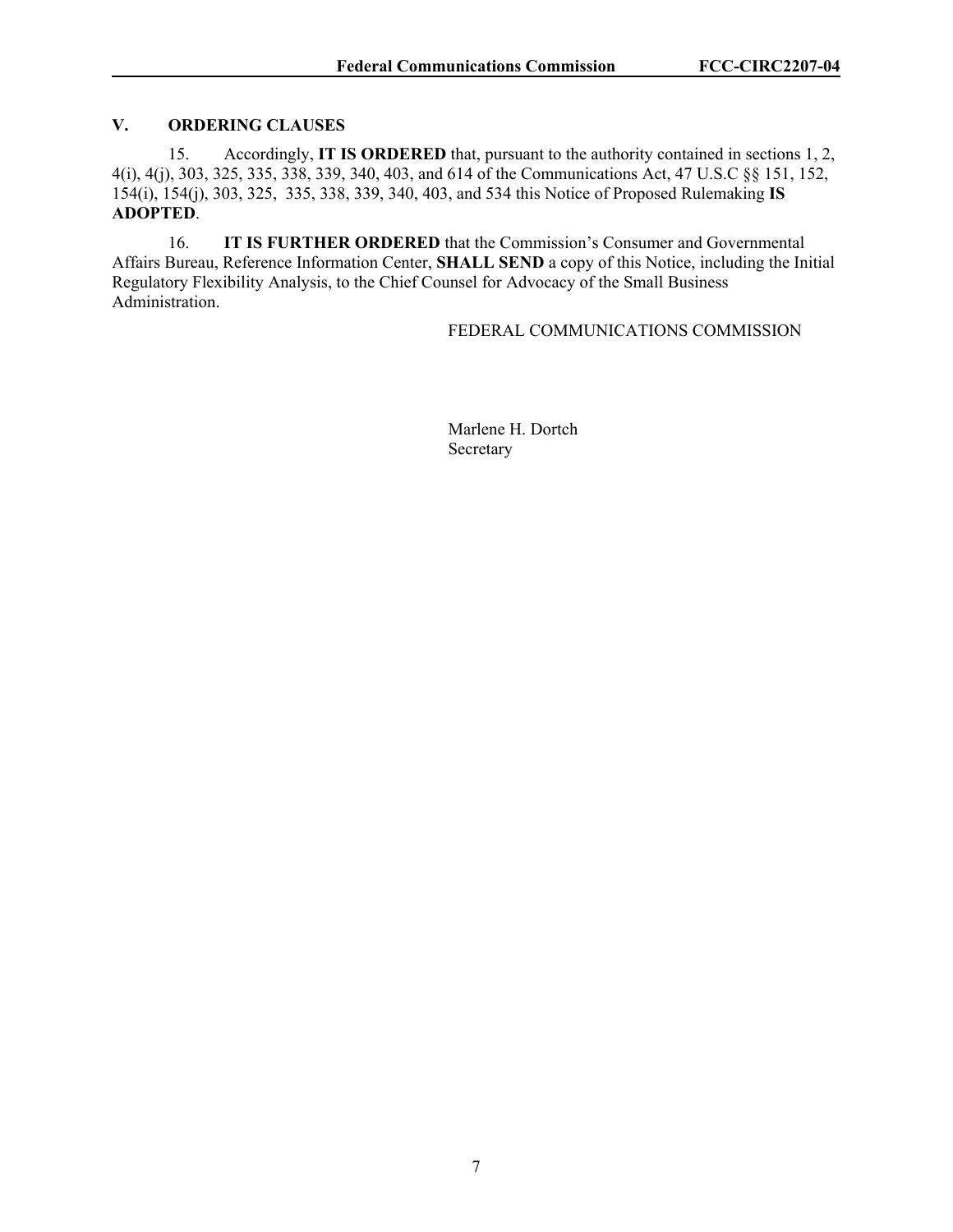# **APPENDIX A**

## **PROPOSED RULE CHANGES**

## **PART 76 – MULTICHANNEL VIDEO AND CABLE TELEVISION SERVICE**

1. The authority citation for Part 76 continues to read as follows: Authority: 47 U.S.C. 151, 152, 153, 154, 301, 302, 302a, 303, 303a, 307, 308, 309, 312, 315, 317, 325, 338, 339, 340, 341, 503, 521, 522, 531, 532, 534, 535, 536, 537, 543, 544, 544a, 545, 548, 549, 552, 554, 556, 558, 560, 561, 571, 572, 573.

2. Section 76.55 is amended by revising paragraph (e)(2) and replacing paragraph (e)(2)(i), as follows, and eliminating paragraph  $(e)(2)(ii)$ :

#### **§ 76.55 Definitions applicable to the must-carry rules.**

\*\*\*

(e) \*\*\*

\*\*\*

(2) Effective January 1, 2000, a **A** commercial broadcast station's market, unless amended pursuant to § 76.59, shall be defined as its Designated Market Area (DMA) as determined by Nielsen Media Research and published in its Nielsen **Local TV Station Information Report** Station Index Directory and Nielsen Station Index US Television Household Estimates or any successor publications.

**(i) The applicable DMA list for the 2023 election pursuant to § 76.64(f) will be the DMA assignments specified in the Nielsen October 2021 Local TV Station Information Report, and so forth using the publications for the October two years prior to each triennial election pursuant to § 76.64(f).** For the 1999 election pursuant to § 76.64(f), which becomes effective on January 1, 2000, DMA assignments specified in the 1997-98 Nielsen Station Index Directory and September 1997 Nielsen Station Index US Television Household Estimates, available from Nielsen Media Research, 770 Broadway, New York, NY, shall be used.

(ii) The applicable DMA list for the 2002 election pursuant to  $\S$  76.64(f) will be the DMA assignments specified in the 2000-2001 list, and so forth for each triennial election pursuant to § 76.64(f).

\*\*\*

3 . Section 76.66 is amended by revising paragraph (e)(2) as follows:

## **§ 76.66 Satellite broadcast signal carriage.**

\*\*\*

(e) \*\*\*

(2) A designated market area is the market area, as determined by Nielsen Media Research and published in the 1999-2000 Nielsen Station Index Directory and Nielsen Station Index United States Television Household Estimates, **the October 2021 Nielsen Local TV Station Information Report,** or any successor publication. In the case of areas outside of any designated market area, any census area,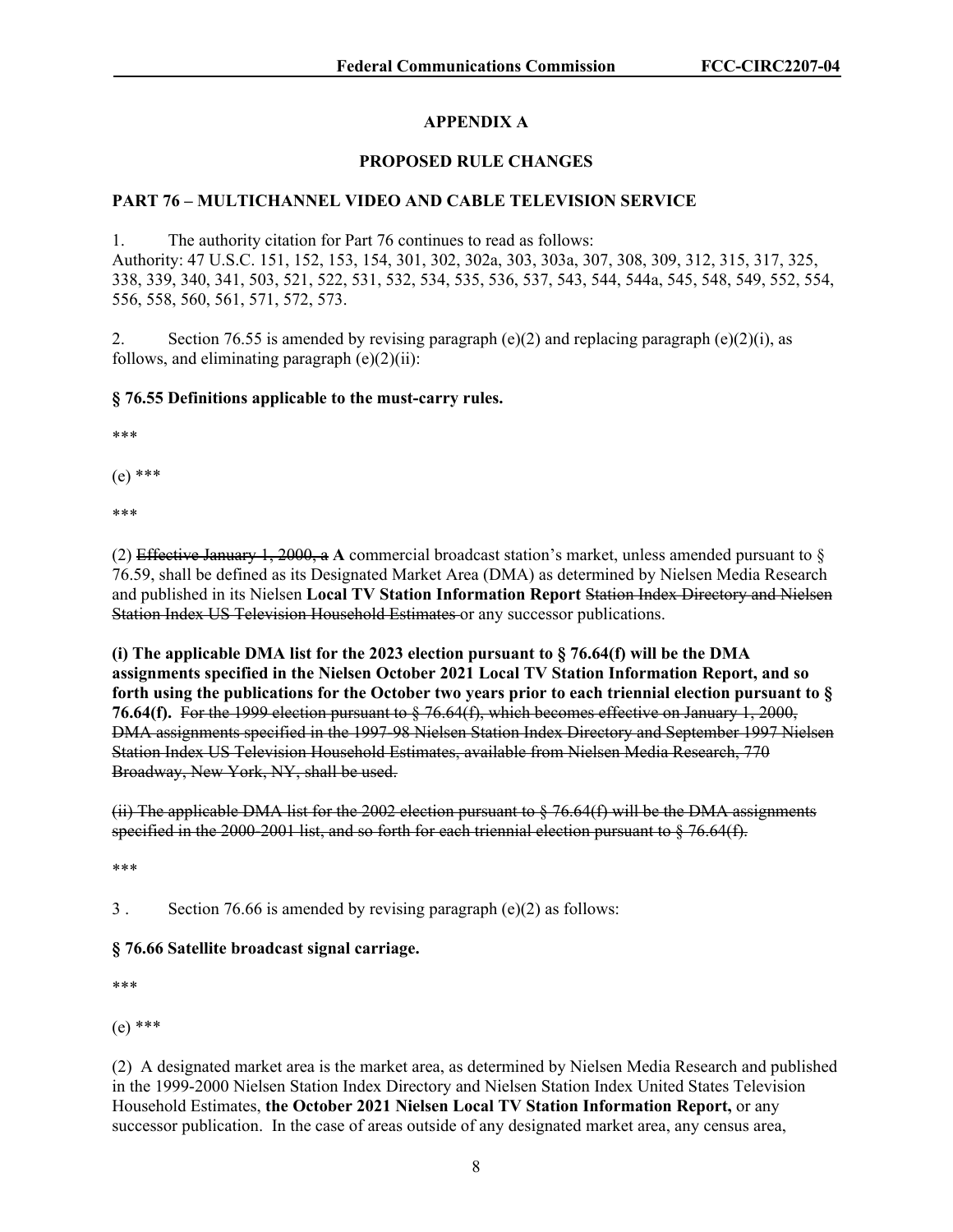borough, or other area in the State of Alaska that is outside of a designated market area, as determined by Nielsen Media Research, shall be deemed to be part of one of the local markets in the State of Alaska.

(3) A satellite carrier shall use the **October 2021 Nielsen Local TV Station Information Report** 1999- 2000 Nielsen Station Index Directory and Nielsen Station Index United States Television Household Estimates to define television markets for the first retransmission consent-mandatory carriage election cycle commencing on January 1, 20**24**02 and ending on December 31, 20**27**05. The **October 2024 Nielsen Local TV Station Information Report** 2003-2004 Nielsen Station Index Directory and Nielsen Station Index United States Television Household Estimates shall be used for the second retransmission consent-mandatory carriage election cycle commencing January 1, 20**28**06 and ending December 31, 20**30**08, and so forth **using the publications for the October two years prior to** each triennial election pursuant to this section. Provided, however, that a county deleted from a market by Nielsen need not be subtracted from a market in which a satellite carrier provides local-into-local service, if that county is assigned to that market in the 1999-2000 Nielsen Station Index Directory or any subsequent issue of that publication**, or the Local TV Station Information Report commencing with October 2021, and every three years thereafter (***i.e.***, October 2024, October 2027, etc.)**. A satellite carrier may determine which local market in the State of Alaska will be deemed to be the relevant local market in connection with each subscriber in an area in the State of Alaska that is outside of a designated market, as described in paragraph (e)(2) of this section.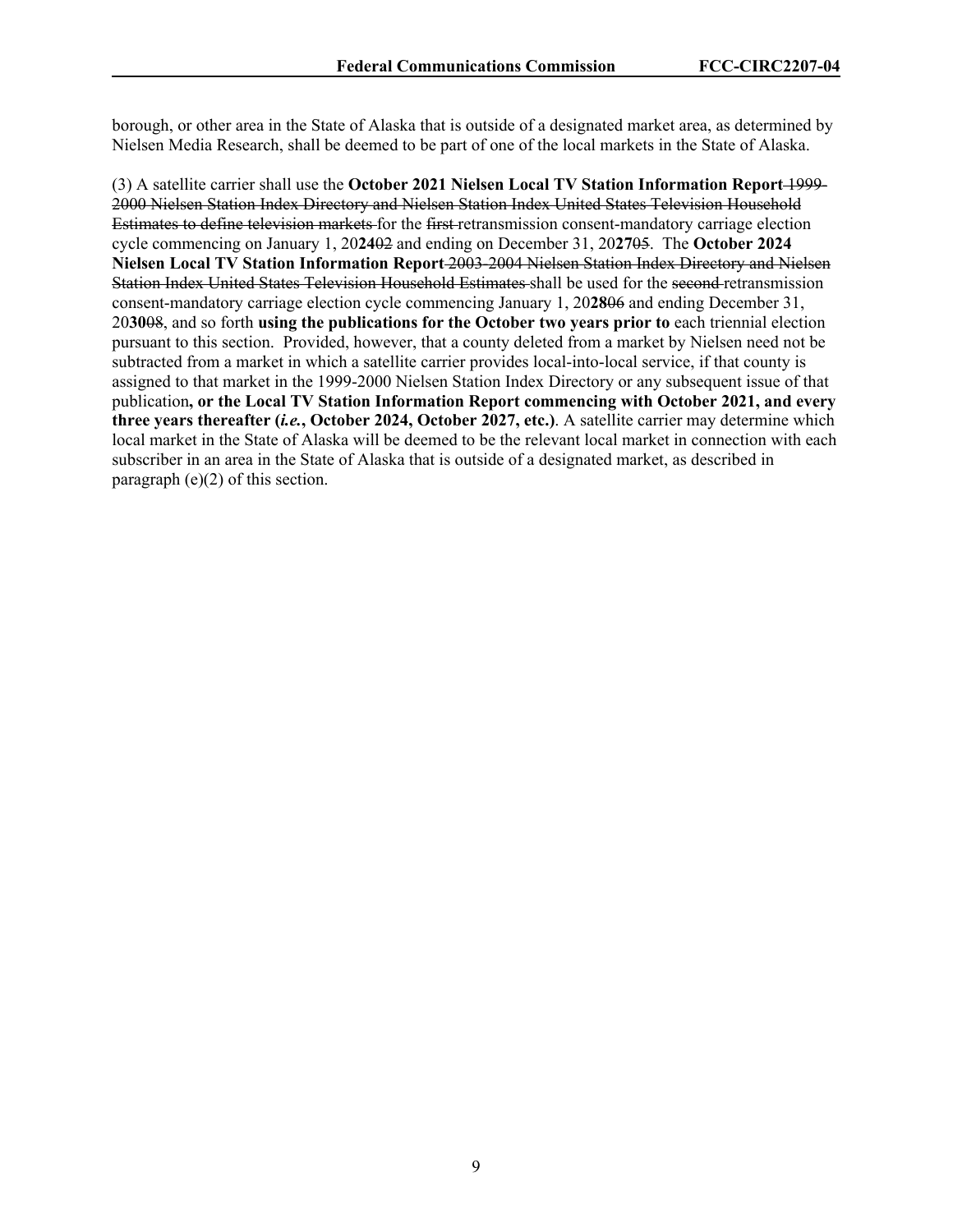## **APPENDIX B**

#### **Initial Regulatory Flexibility Analysis**

[1](#page-10-0). As required by the Regulatory Flexibility Act of 1980, as amended (RFA),<sup>1</sup> the Commission has prepared this Initial Regulatory Flexibility Analysis (IRFA) of the possible significant economic impact on a substantial number of small entities by the policies proposed in the *Notice of Proposed Rulemaking* (*NPRM*). Written public comments are requested on this IRFA. Comments must be identified as responses to the IRFA and must be filed by the deadlines for comments on the *NPRM* provided on the first page of the *NPRM*. The Commission will send a copy of this entire *NPRM*, including this IRFA, to the Chief Counsel for Advocacy of the Small Business Administration (SBA).<sup>[2](#page-10-1)</sup> In addition, the *NPRM* and the IRFA (or summaries thereof) will be published in the Federal Register.<sup>[3](#page-10-2)</sup>

## **A. Need for, and Objectives of, the Proposed Rule Changes.**

2. In this *Notice of Proposed Rulemaking* (*NPRM*), we seek comment on adoption of a new publication for use in determining a television station's designated market area (DMA) for satellite and cable carriage under the Commission's regulations. The Nielsen Company has notified the Commission that its Nielsen Media Research division will no longer publish an annual Station Index Directory (Annual Station Index). Under our rules, this publication has been used, along with the Nielsen Station Index United States Television Household Estimates (Household Estimates), to determine a station's DMA for local television stations seeking carriage on satellite and cable systems.<sup>[4](#page-10-3)</sup> The Annual Station Index has been replaced with a monthly Local TV Station Information Report (Local TV Report), which contains all the information necessary to determine a television station's DMA.<sup>[5](#page-10-4)</sup> We tentatively conclude that we should amend our rules to eliminate reference to the Annual Station Index and the Household Estimates and instead determine DMA assignments for carriage purposes by reference to the Local TV Report, and seek comment on this tentative conclusion. We also seek comment on whether we should direct parties to refer to the Local TV Report published in the October two years prior to each triennial carriage election, or one published in a different month or year or closer to the time period of the election. We seek to amend our rules to replace the Annual Station Index and the Household Estimates with a "successor publication" that is consistent with the Act and our rules and that provides similarly useful information for parties engaged in the retransmission consent-mandatory carriage election cycle.

## **B. Legal Basis.**

3. The proposed action is authorized pursuant to the Communications Act of 1934, as amended, 47 U.S.C. §§ 151, 152, 154, 303, 325, 335, 338, 339, 340, 403, 534, .

## **C. Description and Estimate of the Number of Small Entities to Which the Proposed Rules Will Apply.**

4. The RFA directs agencies to provide a description of and, where feasible, an estimate of the number of small entities that may be affected by the proposed rules, if adopted.<sup>[6](#page-10-5)</sup> The RFA generally defines the term "small entity" as having the same meaning as the terms "small business," "small

<span id="page-10-1"></span> $25$  U.S.C. § 603(a).

<span id="page-10-2"></span> $3$  *Id.* 

<span id="page-10-4"></span><sup>5</sup> *Id*.

<span id="page-10-0"></span><sup>1</sup> 5 U.S.C. § 603. The RFA, *see* 5 U.S.C. §§ 601-612, was amended by the Small Business Regulatory Enforcement Fairness Act of 1996 (SBREFA), Pub. L. No. 104-121, Title II, 110 Stat. 857 (1996).

<span id="page-10-3"></span><sup>4</sup> Letter from Michael Nilsson, Harris, Wiltshire & Grannis LLP, Counsel to the Nielsen Company, to Evan Baranoff, Attorney Advisor, Media Bureau, Policy Division, Federal Communications Commission (Dec. 15, 2021) (Nielsen Letter).

<span id="page-10-5"></span><sup>6</sup> 5 U.S.C. § 603(b)(3).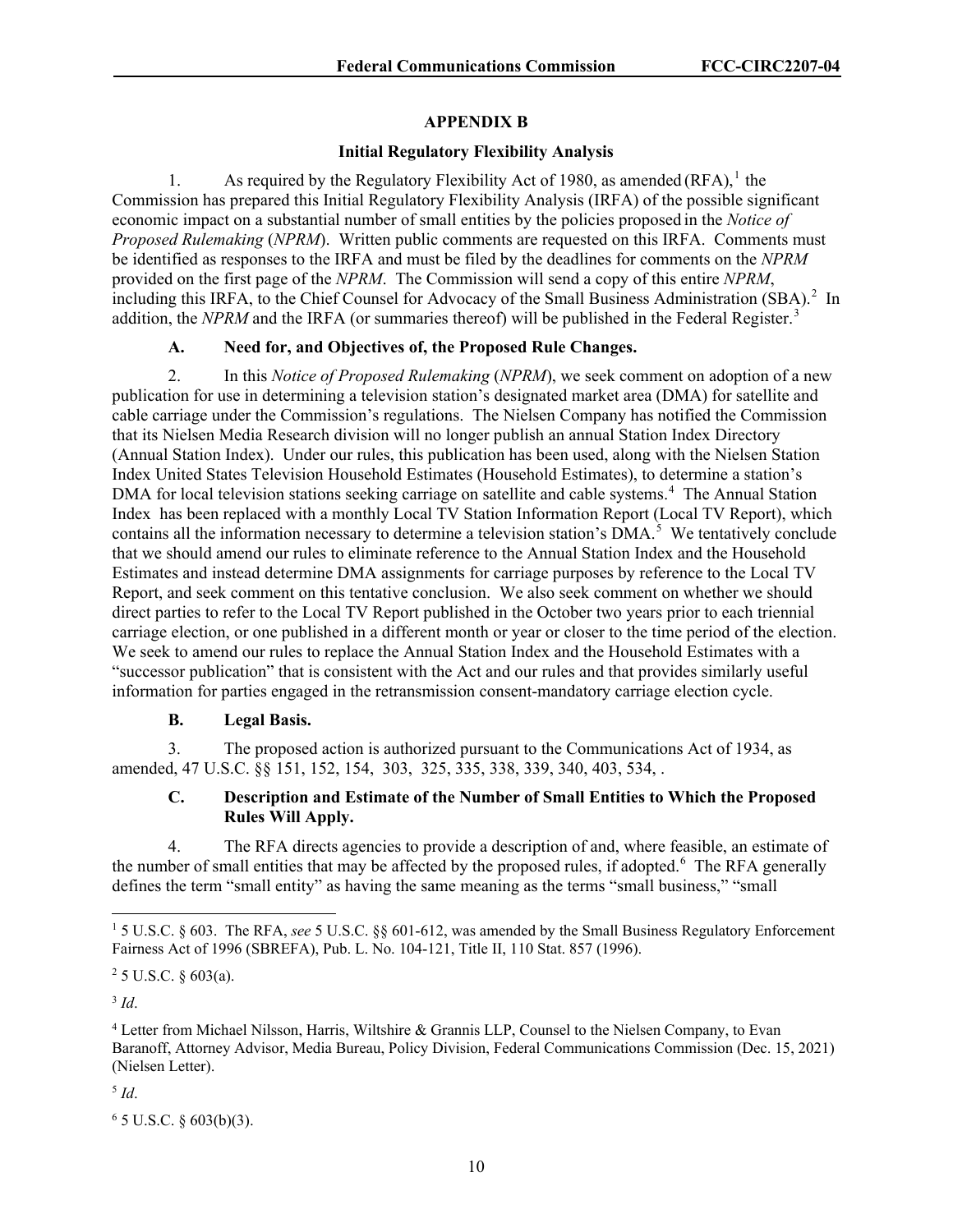organization," and "small governmental jurisdiction."<sup>[7](#page-11-0)</sup> In addition, the term "small business" has the same meaning as the term "small business concern" under the Small Business Act.<sup>[8](#page-11-1)</sup> A small business concern is one which: (1) is independently owned and operated; (2) is not dominant in its field of operation; and (3) satisfies any additional criteria established by the SBA. $^9$  $^9$  The rules proposed herein will directly affect small television and radio broadcast stations. Below, we provide a description of these small entities, as well as an estimate of the number of such small entities, where feasible.

5. *Wired Telecommunications Carriers*. The U.S. Census Bureau defines this industry as establishments primarily engaged in operating and/or providing access to transmission facilities and infrastructure that they own and/or lease for the transmission of voice, data, text, sound, and video using wired communications networks.<sup>10</sup> Transmission facilities may be based on a single technology or a combination of technologies. Establishments in this industry use the wired telecommunications network facilities that they operate to provide a variety of services, such as wired telephony services, including VoIP services, wired (cable) audio and video programming distribution, and wired broadband internet services.<sup>11</sup> By exception, establishments providing satellite television distribution services using facilities and infrastructure that they operate are included in this industry.<sup>12</sup> Wired Telecommunications Carriers are also referred to as wireline carriers or fixed local service providers.<sup>[13](#page-11-6)</sup>

6. The SBA small business size standard for Wired Telecommunications Carriers classifies firms having 1,500 or fewer employees as small.<sup>14</sup> U.S. Census Bureau data for 2017 show that there were 3,054 firms that operated in this industry for the entire year.<sup>[15](#page-11-8)</sup> Of this number, 2,964 firms operated with fewer than 250 employees.<sup>[16](#page-11-9)</sup> Additionally, based on Commission data in the 2021 Universal Service Monitoring Report, as of December 31, 2020, there were 5,183 providers that reported they were engaged

<span id="page-11-2"></span><sup>9</sup> 15 U.S.C. § 632(a)(1). Application of the statutory criteria of dominance in its field of operation and independence are sometimes difficult to apply in the context of broadcast television. Accordingly, the Commission's statistical account of television stations may be over-inclusive.

<span id="page-11-3"></span><sup>10</sup> *See* U.S. Census Bureau, *2017 NAICS Definition, "517311 Wired Telecommunications Carriers,"* [https://www.census.gov/naics/?input=517311&year=2017&details=517311.](https://www.census.gov/naics/?input=517311&year=2017&details=517311)

<span id="page-11-4"></span><sup>11</sup> *Id.*

<span id="page-11-5"></span><sup>12</sup> *Id.*

<span id="page-11-7"></span><sup>14</sup> *See* 13 CFR § 121.201, NAICS Code 517311.

<span id="page-11-0"></span> $7$  *Id.* § 601(6).

<span id="page-11-1"></span> $8$  *Id.*  $§$  601(3) (incorporating by reference the definition of "small business concern" in 15 U.S.C. § 632). Pursuant to 5 U.S.C. § 601(3), the statutory definition of a small business applies "unless an agency, after consultation with the Office of Advocacy of the Small Business Administration and after opportunity for public comment, establishes one or more definitions of such term which are appropriate to the activities of the agency and publishes such definition(s) in the Federal Register." *Id.* § 601(3).

<span id="page-11-6"></span><sup>&</sup>lt;sup>13</sup> Fixed Local Service Providers include the following types of providers: Incumbent Local Exchange Carriers (ILECs), Competitive Access Providers (CAPs) and Competitive Local Exchange Carriers (CLECs), Cable/Coax CLECs, Interconnected VOIP Providers, Non-Interconnected VOIP Providers, Shared-Tenant Service Providers, Audio Bridge Service Providers, and Other Local Service Providers. Local Resellers fall into another U.S. Census Bureau industry group and therefore data for these providers is not included in this industry.

<span id="page-11-8"></span><sup>15</sup> *See* U.S. Census Bureau, *2017 Economic Census of the United States, Selected Sectors: Employment Size of Firms for the U.S.: 2017, Table ID: EC1700SIZEEMPFIRM, NAICS Code 517311,* [https://data.census.gov/cedsci/table?y=2017&n=517311&tid=ECNSIZE2017.EC1700SIZEEMPFIRM&hidePrevie](https://data.census.gov/cedsci/table?y=2017&n=517311&tid=ECNSIZE2017.EC1700SIZEEMPFIRM&hidePreview=false) [w=false.](https://data.census.gov/cedsci/table?y=2017&n=517311&tid=ECNSIZE2017.EC1700SIZEEMPFIRM&hidePreview=false)

<span id="page-11-9"></span><sup>&</sup>lt;sup>16</sup> *Id.* The available U.S. Census Bureau data does not provide a more precise estimate of the number of firms that meet the SBA size standard.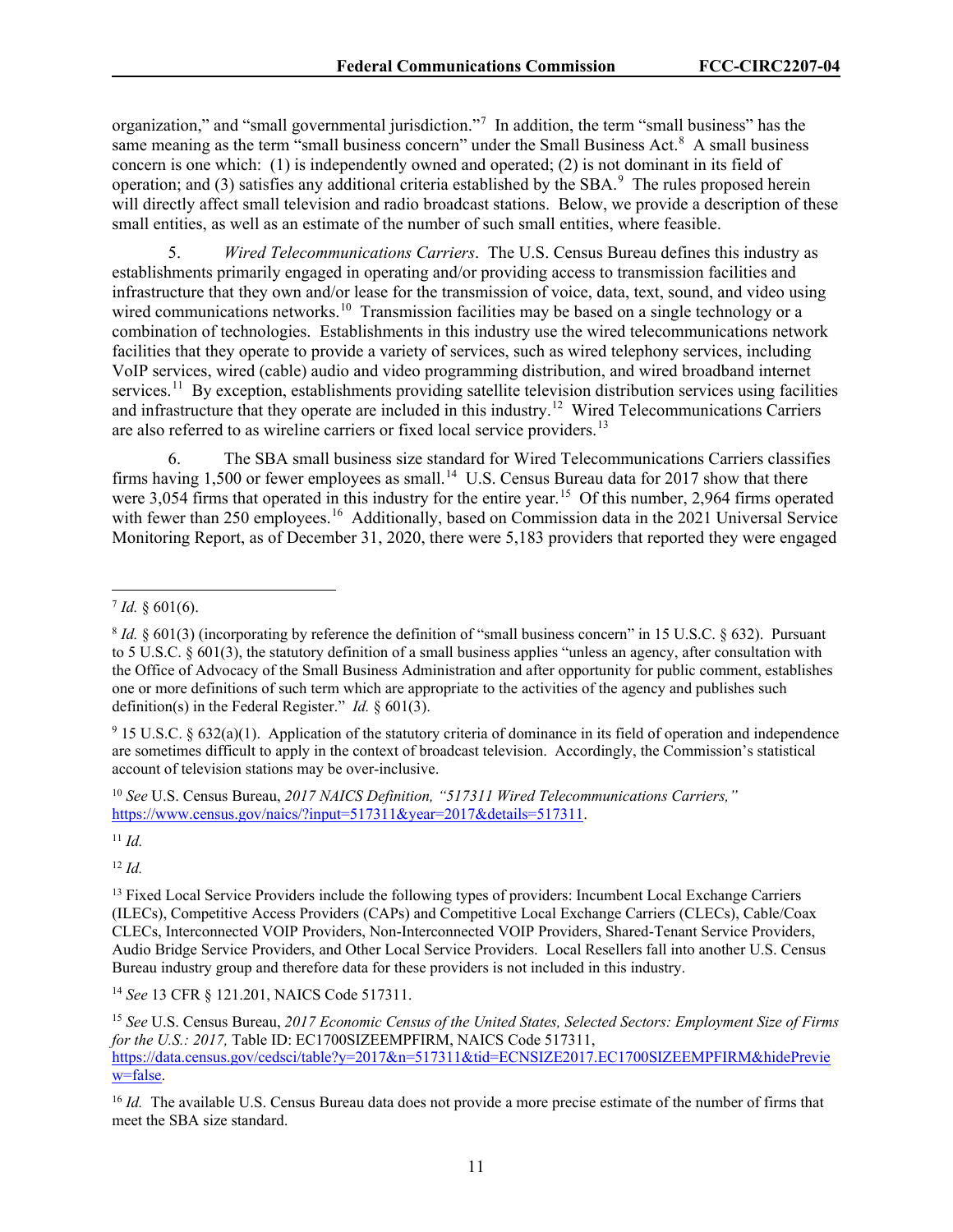in the provision of fixed local services.<sup>17</sup> Of these providers, the Commission estimates that  $4,737$ providers have 1,500 or fewer employees.<sup>[18](#page-12-1)</sup> Consequently, using the SBA's small business size standard, most of these providers can be considered small entities.

7. *Cable Companies and Systems (Rate Regulation)*. The Commission has developed its own small business size standard for the purpose of cable rate regulation. Under the Commission's rules, a "small cable company" is one serving  $400,000$  or fewer subscribers nationwide.<sup>[19](#page-12-2)</sup> Based on industry data, there are about 4[20](#page-12-3) cable companies in the U.S.<sup>20</sup> Of these, only five have more than 400,000 subscribers.<sup>21</sup> In addition, under the Commission's rules, a "small system" is a cable system serving 15,000 or fewer subscribers.[22](#page-12-5) Based on industry data, there are about 4,139 cable systems (headends) in the U.S.<sup>[23](#page-12-6)</sup> Of these, about 639 have more than  $15,000$  subscribers.<sup>[24](#page-12-7)</sup> Accordingly, the Commission estimates that the majority of cable companies and cable systems are small.

8. *Cable System Operators (Telecom Act Standard)*. The Communications Act of 1934, as amended, contains a size standard for a "small cable operator," which is "a cable operator that, directly or through an affiliate, serves in the aggregate fewer than one percent of all subscribers in the United States and is not affiliated with any entity or entities whose gross annual revenues in the aggregate exceed  $$250,000,000.$ <sup>25</sup> For purposes of the Telecom Act Standard, the Commission determined that a cable system operator that serves fewer than 677,000 subscribers, either directly or through affiliates, will meet the definition of a small cable operator based on the cable subscriber count established in a 2001 Public Notice.<sup>26</sup> Based on industry data, only four cable system operators have more than 677,000 subscribers.<sup>[27](#page-12-10)</sup> Accordingly, the Commission estimates that the majority of cable system operators are small under this size standard. We note however, that the Commission neither requests nor collects information on whether cable system operators are affiliated with entities whose gross annual revenues exceed \$250

<span id="page-12-1"></span><sup>18</sup> *Id.*

<span id="page-12-2"></span><sup>19</sup> 47 CFR § 76.901(d).

<span id="page-12-3"></span><sup>20</sup> S&P Global Market Intelligence, S&P Capital IQ Pro, U.S. MediaCensus, *Operator Subscribers by Geography* (last visited May 26, 2022).

<span id="page-12-4"></span><sup>21</sup> S&P Global Market Intelligence, S&P Capital IQ Pro, *Top Cable MSOs 12/21Q (*last visited May 26, 2022).

<span id="page-12-5"></span> $22$  47 C.F.R. § 76.901(c).

<span id="page-12-6"></span><sup>23</sup> S&P Global Market Intelligence, S&P Capital IQ Pro, U.S. MediaCensus, *Operator Subscribers by Geography* (last visited May 26, 2022).

<span id="page-12-7"></span><sup>24</sup> S&P Global Market Intelligence, S&P Capital IQ Pro, *Top Cable MSOs 12/21Q (*last visited May 26, 2022).

<span id="page-12-8"></span> $25$  47 U.S.C. § 543(m)(2).

<span id="page-12-9"></span><sup>26</sup> *FCC Announces New Subscriber Count for the Definition of Small Cable Operator*, Public Notice, 16 FCC Rcd 2225 (CSB 2001) (*2001 Subscriber Count PN*). In this Public Notice, the Commission determined that there were approximately 67.7 million cable subscribers in the United States at that time using the most reliable source publicly available. *Id*. We recognize that the number of cable subscribers changed since then and that the Commission has recently estimated the number of cable subscribers to be approximately 48.6 million. *See Communications Marketplace Report*, GN Docket No. 20-60, 2020 Communications Marketplace Report, 36 FCC Rcd 2945, 3049, para. 156 (2020) (*2020 Communications Marketplace Report*). However, because the Commission has not issued a public notice subsequent to the *2001 Subscriber Count PN,* the Commission still relies on the subscriber count threshold established by the *2001 Subscriber Count PN* for purposes of this rule. *See* 47 CFR § 76.901(e)(1).

<span id="page-12-10"></span><sup>27</sup> S&P Global Market Intelligence, S&P Capital IQ Pro, *Top Cable MSOs 12/21Q (*last visited May 26, 2022).

<span id="page-12-0"></span><sup>&</sup>lt;sup>17</sup> Federal-State Joint Board on Universal Service, Universal Service Monitoring Report at 26, Table 1.12 (2021), https://docs.fcc.gov/*pubId.lic*[/attachments/DOC-379181A1.pdf.](https://docs.fcc.gov/public/attachments/DOC-379181A1.pdf)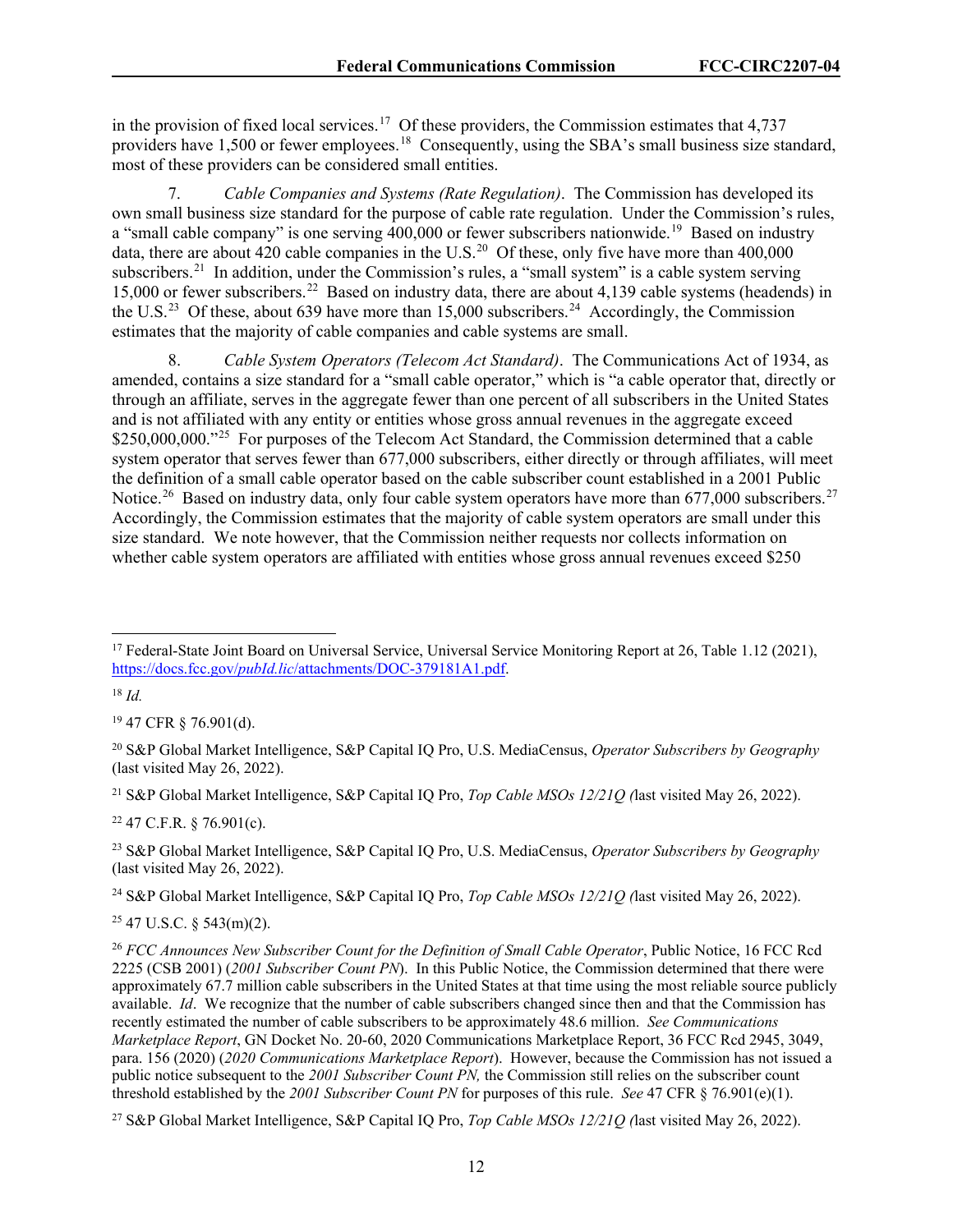million.<sup>[28](#page-13-0)</sup> Therefore, we are unable at this time to estimate with greater precision the number of cable system operators that would qualify as small cable operators under the definition in the Communications Act.

9. *Direct Broadcast Satellite ("DBS") Service*. DBS service is a nationally distributed subscription service that delivers video and audio programming via satellite to a small parabolic "dish" antenna at the subscriber's location. DBS is included in the Wired Telecommunications Carriers industry which comprises establishments primarily engaged in operating and/or providing access to transmission facilities and infrastructure that they own and/or lease for the transmission of voice, data, text, sound, and video using wired telecommunications networks.<sup>29</sup> Transmission facilities may be based on a single technology or combination of technologies.<sup>[30](#page-13-2)</sup> Establishments in this industry use the wired telecommunications network facilities that they operate to provide a variety of services, such as wired telephony services, including VoIP services, wired (cable) audio and video programming distribution; and wired broadband internet services.<sup>[31](#page-13-3)</sup> By exception, establishments providing satellite television distribution services using facilities and infrastructure that they operate are included in this industry.<sup>[32](#page-13-4)</sup>

10. The SBA small business size standard for Wired Telecommunications Carriers classifies firms having 1,500 or fewer employees as small.<sup>33</sup> U.S. Census Bureau data for 2017 show that  $3,054$ firms operated in this industry for the entire year.<sup>[34](#page-13-6)</sup> Of this number, 2,964 firms operated with fewer than 250 employees.<sup>35</sup> Based on this data, the majority of firms in this industry can be considered small under the SBA small business size standard. According to Commission data however, only two entities provide DBS service - DIRECTV (owned by AT&T) and DISH Network, which require a great deal of capital for operation.[36](#page-13-8) DIRECTV and DISH Network both exceed the SBA size standard for classification as a small business. Therefore, we must conclude based on internally developed Commission data, in general DBS service is provided only by large firms.

11. *Open Video Services*. The open video system (OVS) framework was established in 1996 and is one of four statutorily recognized options for the provision of video programming services by local exchange carriers. The OVS framework provides opportunities for the distribution of video programming

<span id="page-13-4"></span><sup>32</sup> *Id*.

<span id="page-13-5"></span><sup>33</sup> *See* 13 CFR § 121.201, NAICS Code 517311.

<span id="page-13-0"></span><sup>&</sup>lt;sup>28</sup> The Commission does receive such information on a case-by-case basis if a cable operator appeals a local franchise authority's finding that the operator does not qualify as a small cable operator pursuant to  $\S$  76.901(e) of the Commission's rules. *See* 47 CFR § 76.910(b).

<span id="page-13-1"></span><sup>29</sup> *See* U.S. Census Bureau, *2017 NAICS Definition, "517311 Wired Telecommunications Carriers,"* [https://www.census.gov/naics/?input=517311&year=2017&details=517311.](https://www.census.gov/naics/?input=517311&year=2017&details=517311)

<span id="page-13-2"></span><sup>30</sup> *Id.*

<span id="page-13-3"></span><sup>31</sup> *See id*. Included in this industry are: broadband Internet service providers (*e.g.*, cable, DSL); local telephone carriers (wired); cable television distribution services; long-distance telephone carriers (wired); closed-circuit television (CCTV) services; VoIP service providers, using own operated wired telecommunications infrastructure; direct-to-home satellite system (DTH) services; telecommunications carriers (wired); satellite television distribution systems; and multichannel multipoint distribution services (MMDS).

<span id="page-13-6"></span><sup>34</sup> *See* U.S. Census Bureau, *2017 Economic Census of the United States, Selected Sectors: Employment Size of Firms for the U.S.: 2017,* Table ID: EC1700SIZEEMPFIRM, NAICS Code 517311, [https://data.census.gov/cedsci/table?y=2017&n=517311&tid=ECNSIZE2017.EC1700SIZEEMPFIRM&hidePrevie](https://data.census.gov/cedsci/table?y=2017&n=517311&tid=ECNSIZE2017.EC1700SIZEEMPFIRM&hidePreview=false) [w=false.](https://data.census.gov/cedsci/table?y=2017&n=517311&tid=ECNSIZE2017.EC1700SIZEEMPFIRM&hidePreview=false)

<span id="page-13-7"></span><sup>&</sup>lt;sup>35</sup> *Id.* The available U.S. Census Bureau data does not provide a more precise estimate of the number of firms that meet the SBA size standard.

<span id="page-13-8"></span><sup>36</sup> *See Annual Assessment of the Status of Competition in the Market for the Delivery of Video Programming, Eighteenth Report,* Table III.A.5*,* 32 FCC Rcd 568, 595 (Jan. 17, 2017).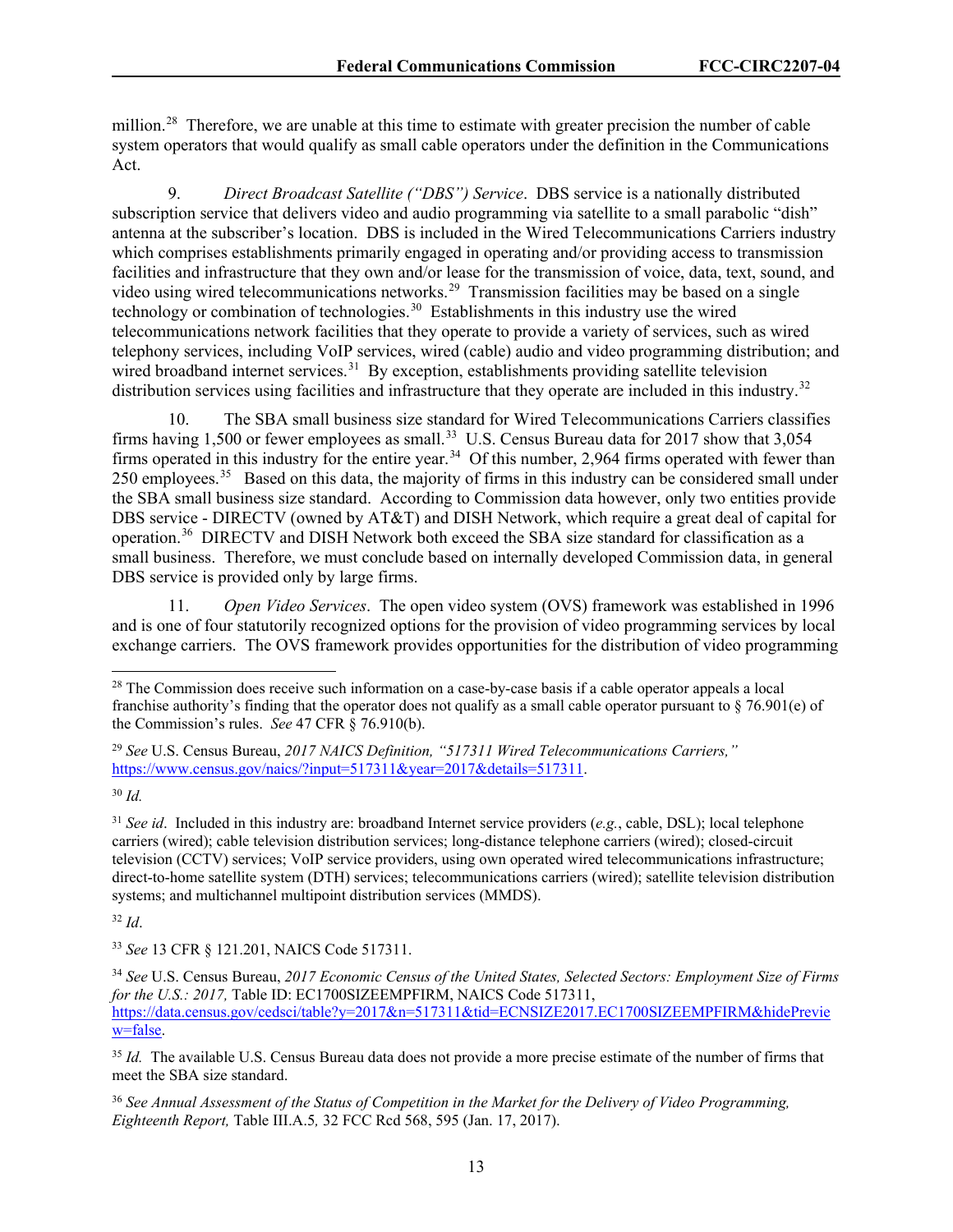other than through cable systems. OVS operators provide subscription services and therefore fall within the SBA small business size standard for the cable services industry, which is "Wired Telecommunications Carriers."[37](#page-14-0) The SBA small business size standard for this industry classifies firms having 1,500 or fewer employees as small.<sup>38</sup> U.S. Census Bureau data for 2017 show that there were 3,054 firms in this industry that operated for the entire year.<sup>39</sup> Of this total, 2,964 firms operated with fewer than 250 employees.[40](#page-14-3) Thus, under the SBA size standard the majority of firms in this industry can be considered small. Additionally, we note that the Commission has certified some OVS operators who are now providing service and broadband service providers (BSPs) are currently the only significant holders of OVS certifications or local OVS franchises. The Commission does not have financial or employment information for the entities authorized to provide OVS however, the Commission believes some of the OVS operators may qualify as small entities.

12. *Wireless Cable Systems – Broadband Radio Service and Educational Broadband Service*. Wireless cable systems use the Broadband Radio Service (BRS)<sup>[41](#page-14-4)</sup> and Educational Broadband Service  $(EBS)^{42}$  $(EBS)^{42}$  $(EBS)^{42}$  to transmit video programming to subscribers. In connection with the 1996 BRS auction, the Commission established a small business size standard as an entity that had annual average gross revenues of no more than \$40 million in the previous three calendar years.<sup>43</sup> The BRS auctions resulted in 67 successful bidders obtaining licensing opportunities for 493 Basic Trading Areas (BTAs). Of the 67 auction winners, 61 met the definition of a small business. BRS also includes licensees of stations authorized prior to the auction. At this time, we estimate that of the 61 small business BRS auction winners, 48 remain small business licensees. In addition to the 48 small businesses that hold BTA authorizations, there are approximately 392 incumbent BRS licensees that are considered small entities.<sup>44</sup> After adding the number of small business auction licensees to the number of incumbent licensees not already counted, we find that there are currently approximately 440 BRS licensees that are defined as small businesses under either the SBA or the Commission's rules. In 2009, the Commission conducted Auction 86, the sale of 78 licenses in the BRS areas.<sup>45</sup> The Commission offered three levels of bidding credits: (i) a bidder with attributed average annual gross revenues that exceed \$15 million and do not

<span id="page-14-1"></span><sup>38</sup> *See* 13 CFR § 121.201, NAICS Code 517311.

<span id="page-14-2"></span><sup>39</sup> *See* U.S. Census Bureau, *2017 Economic Census of the United States, Selected Sectors: Employment Size of Firms for the U.S.: 2017, Table ID: EC1700SIZEEMPFIRM, NAICS Code 517311,* [https://data.census.gov/cedsci/table?y=2017&n=517311&tid=ECNSIZE2017.EC1700SIZEEMPFIRM&hidePrevie](https://data.census.gov/cedsci/table?y=2017&n=517311&tid=ECNSIZE2017.EC1700SIZEEMPFIRM&hidePreview=false) [w=false.](https://data.census.gov/cedsci/table?y=2017&n=517311&tid=ECNSIZE2017.EC1700SIZEEMPFIRM&hidePreview=false)

<span id="page-14-3"></span><sup>40</sup> *Id.* The available U.S. Census Bureau data does not provide a more precise estimate of the number of firms that meet the SBA size standard.

<span id="page-14-4"></span><sup>41</sup> BRS was previously referred to as Multipoint Distribution Service (MDS) and Multichannel Multipoint Distribution Service (MMDS). *See Amendment of Parts 21 and 74 of the Commission's Rules with Regard to Filing Procedures in the Multipoint Distribution Service and in the Instructional Television Fixed Service and Implementation of Section 309(j) of the Communications Act—Competitive Bidding*, Report and Order, 10 FCC Rcd 9589, 9593, para. 7 (1995).

<span id="page-14-5"></span><sup>42</sup> EBS was previously referred to as the Instructional Television Fixed Service (ITFS). *See id*.

<span id="page-14-6"></span><sup>43</sup> 47 CFR § 27.1213(a).

<span id="page-14-7"></span><sup>44</sup> 47 U.S.C. § 309(j). Hundreds of stations were licensed to incumbent MDS licensees prior to implementation of section 309(j) of the Communications Act of 1934, 47 U.S.C. § 309(j). For these pre-auction licenses, the applicable standard is SBA's small business size standard of 1,500 or fewer employees.

<span id="page-14-8"></span><sup>45</sup> *Auction of Broadband Radio Service (BRS) Licenses, Scheduled for October 27, 2009, Notice and Filing Requirements, Minimum Opening Bids, Upfront Payments, and Other Procedures for Auction 86*, Public Notice, 24 FCC Rcd 8277 (2009).

<span id="page-14-0"></span><sup>37</sup> *See* U.S. Census Bureau, *2017 NAICS Definition, "517311 Wired Telecommunications Carriers,"* [https://www.census.gov/naics/?input=517311&year=2017&details=517311.](https://www.census.gov/naics/?input=517311&year=2017&details=517311)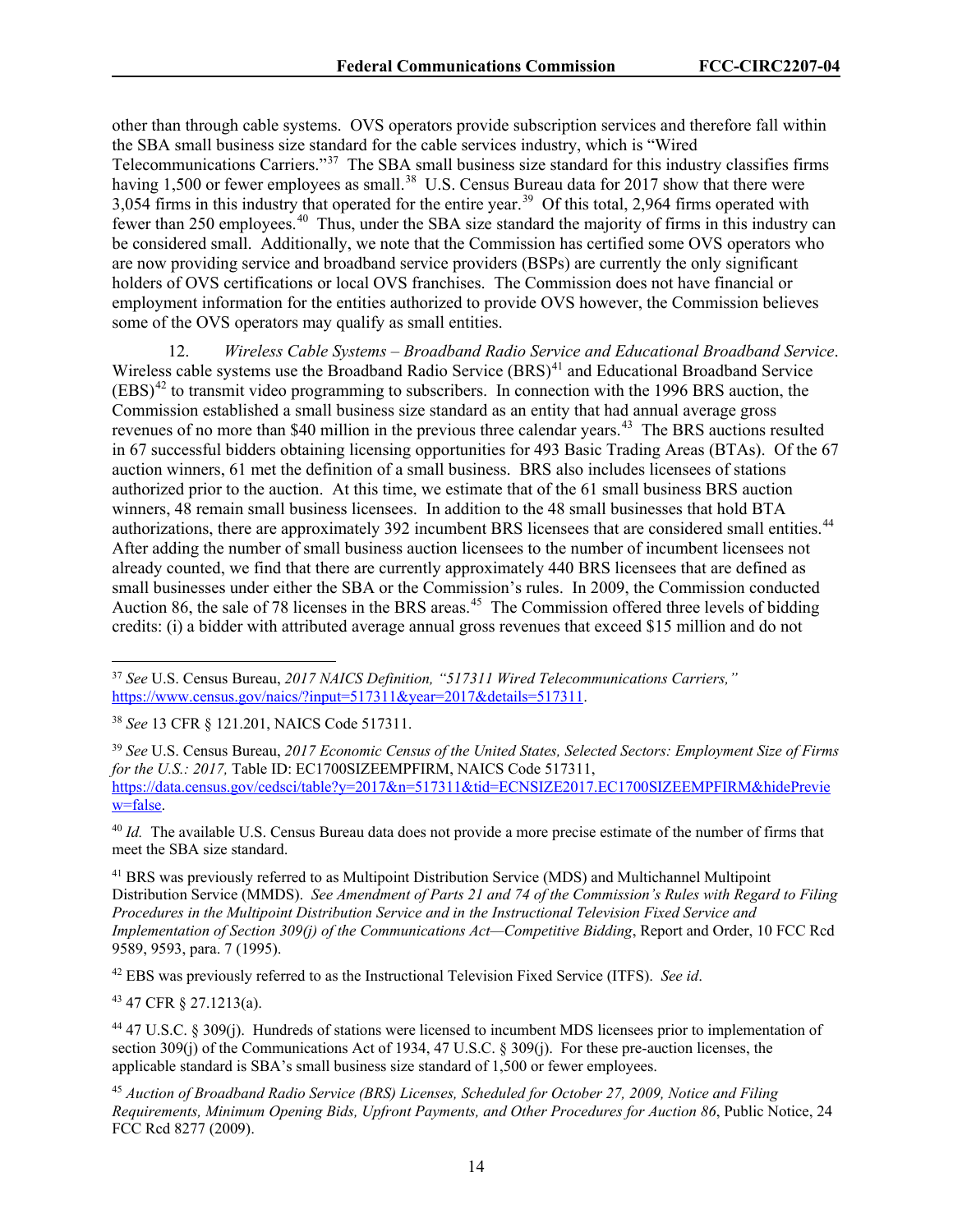exceed \$40 million for the preceding three years (small business) received a 15 percent discount on its winning bid; (ii) a bidder with attributed average annual gross revenues that exceed \$3 million and do not exceed \$15 million for the preceding three years (very small business) received a 25 percent discount on its winning bid; and (iii) a bidder with attributed average annual gross revenues that do not exceed \$3 million for the preceding three years (entrepreneur) received a 35 percent discount on its winning bid.<sup>[46](#page-15-0)</sup> Auction 86 concluded in 2009 with the sale of 61 licenses.<sup>[47](#page-15-1)</sup> Of the 10 winning bidders, two bidders that claimed small business status won four licenses; one bidder that claimed very small business status won three licenses; and two bidders that claimed entrepreneur status won six licenses.

In addition, the SBA's placement of Cable Television Distribution Services in the category of Wired Telecommunications Carriers is applicable to cable-based Educational Broadcasting Services. Since 2007, these services have been defined within the broad economic census category of Wired Telecommunications Carriers, which was developed for small wireline businesses. This category is defined in paragraph 6, *supra*. The SBA has developed a small business size standard for Wired Telecommunications Carriers, which consists of all such companies having 1,500 or fewer employees.<sup>48</sup> Census data for 2017 shows that there were 3,054 firms that operated that year. Of this total, 2,964 operated with fewer than 250 employees.[49](#page-15-3) Thus, under this size standard, the majority of firms in this industry can be considered small. In addition to Census data, the Commission's internal records indicate that as of August 2021, there are 2,451 active EBS licenses.<sup>[50](#page-15-4)</sup> The Commission estimates that of these 2,451 licenses, the majority are held by non-profit educational institutions and school districts, which are by statute defined as small businesses. $51$ 

14. *Incumbent Local Exchange Carriers (ILECs) and Small Incumbent Local Exchange Carriers*. Neither the Commission nor the SBA have developed a small business size standard specifically for incumbent local exchange carriers. Wired Telecommunications Carriers<sup>[52](#page-15-6)</sup> is the closest industry with a SBA small business size standard.<sup>53</sup> The SBA small business size standard for Wired Telecommunications Carriers classifies firms having 1,500 or fewer employees as small.<sup>54</sup> U.S. Census

<span id="page-15-2"></span><sup>48</sup> 13 CFR § 121.201, NAICS Code 517311.

<span id="page-15-0"></span><sup>46</sup> *Id.* at 8296.

<span id="page-15-1"></span><sup>47</sup> *Auction of Broadband Radio Service Licenses Closes, Winning Bidders Announced for Auction 86, Down Payments Due November 23, 2009, Final Payments Due December 8, 2009, Ten-Day Petition to Deny Period*, Public Notice, 24 FCC Rcd 13572 (2009).

<span id="page-15-3"></span><sup>49</sup> United States Census Bureau, *Selected Sectors: Employment Size of Firms for the U.S. 2017*, TableID EC1700SIZEEMPFIRM (2017),

<https://data.census.gov/cedsci/table?q=517311&tid=ECNSIZE2017.EC1700SIZEEMPFIRM> (last visited Aug. 9, 2021)..

<span id="page-15-4"></span><sup>50</sup> FCC, *Universal Licensing System*, https://wireless2.fcc.gov/UlsApp/UlsSearch/results.jsp (under "Advanced License Search" option, select "ED - Educational Broadband Service," "Active" and "Regular" License, and "Exclude Leases" to see search results).

<span id="page-15-5"></span><sup>&</sup>lt;sup>51</sup> The term "small entity" within SBREFA applies to small organizations (non-profits) and to small governmental jurisdictions (cities, counties, towns, townships, villages, school districts, and special districts with populations of less than 50,000). [5 U.S.C. §§ 601\(4\)-](http://web2.westlaw.com/find/default.wl?mt=122&db=1000546&docname=5USCAS601&rp=%2ffind%2fdefault.wl&findtype=L&ordoc=2028756128&tc=-1&vr=2.0&fn=_top&sv=Split&tf=-1&referencepositiontype=T&pbc=548C6C6F&referenceposition=SP%3b0bd500007a412&rs=WLW12.07)[\(6\).](http://web2.westlaw.com/find/default.wl?mt=122&db=1000546&docname=5USCAS601&rp=%2ffind%2fdefault.wl&findtype=L&ordoc=2028756128&tc=-1&vr=2.0&fn=_top&sv=Split&tf=-1&referencepositiontype=T&pbc=548C6C6F&referenceposition=SP%3b1e9a0000fd6a3&rs=WLW12.07)

<span id="page-15-6"></span><sup>52</sup> *See* U.S. Census Bureau, *2017 NAICS Definition, "517311 Wired Telecommunications Carriers,"* [https://www.census.gov/naics/?input=517311&year=2017&details=517311.](https://www.census.gov/naics/?input=517311&year=2017&details=517311)

<span id="page-15-7"></span><sup>53</sup> *See* 13 CFR § 121.201, NAICS Code 517311.

<span id="page-15-8"></span><sup>54</sup> *Id.*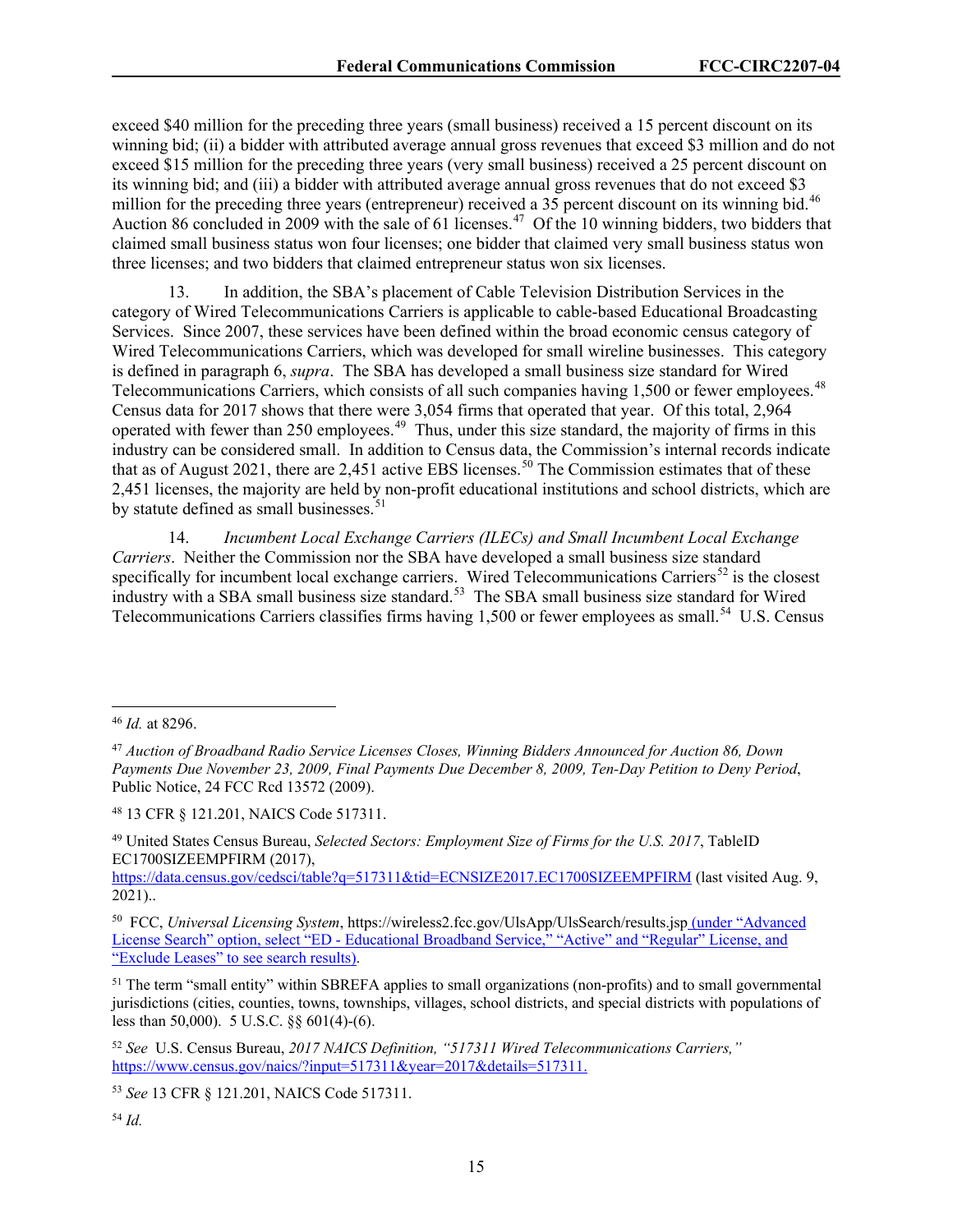Bureau data for 2017 show that there were 3,054 firms in this industry that operated for the entire year.<sup>55</sup> Of this number, 2,964 firms operated with fewer than 250 employees.<sup>56</sup> Additionally, based on Commission data in the 2021 Universal Service Monitoring Report, as of December 31, 2020, there were 1,227 providers that reported they were incumbent local exchange service providers.<sup>57</sup> Of these providers, the Commission estimates that 929 providers have 1,500 or fewer employees.<sup>[58](#page-16-3)</sup> Consequently, using the SBA's small business size standard, the Commission estimates that the majority of incumbent local exchange carriers can be considered small entities.

15. *Competitive Local Exchange Carriers (CLECs), Competitive Access Providers (CAPs), Shared-Tenant Service Providers, and Other Local Service Providers*. Neither the Commission nor the SBA has developed a size standard for small businesses specifically applicable to local exchange services. Providers of these services include several types of competitive local exchange service providers.<sup>[59](#page-16-4)</sup> Wired Telecommunications Carriers<sup>[60](#page-16-5)</sup> is the closest industry with a SBA small business size standard. The SBA small business size standard for Wired Telecommunications Carriers classifies firms having 1,500 or fewer employees as small.<sup>[61](#page-16-6)</sup> U.S. Census Bureau data for 2017 show that there were 3,054 firms that operated in this industry for the entire year.<sup>[62](#page-16-7)</sup> Of this number, 2,964 firms operated with fewer than 250 employees.[63](#page-16-8) Additionally, based on Commission data in the 2021 Universal Service Monitoring Report, as of December 31, 2020, there were 3,956 providers that reported they were competitive local exchange service providers.<sup>[64](#page-16-9)</sup> Of these providers, the Commission estimates that 3,808 providers have 1,500 or fewer employees.[65](#page-16-10) Consequently, using the SBA's small business size standard, most of these providers can be considered small entities.

<span id="page-16-2"></span><sup>57</sup> Federal-State Joint Board on Universal Service, Universal Service Monitoring Report at 26, Table 1.12 (2021), https://docs.fcc.gov/public/attachments/DOC-379181A1.pdf.

<span id="page-16-3"></span><sup>58</sup> *Id.*

<span id="page-16-4"></span><sup>59</sup> Competitive Local Exchange Service Providers include the following types of providers: Competitive Access Providers (CAPs) and Competitive Local Exchange Carriers (CLECs), Cable/Coax CLECs, Interconnected VOIP Providers, Non-Interconnected VOIP Providers, Shared-Tenant Service Providers, Audio Bridge Service Providers, Local Resellers, and Other Local Service Providers.

<span id="page-16-5"></span><sup>60</sup> *See* U.S. Census Bureau, *2017 NAICS Definition, "517311 Wired Telecommunications Carriers,"* https://www.census.gov/naics/?input=517311&year=2017&details=517311.

<span id="page-16-6"></span><sup>61</sup> *See* 13 CFR § 121.201, NAICS Code 517311.

<span id="page-16-0"></span><sup>55</sup> *See* U.S. Census Bureau, *2017 Economic Census of the United States, Selected Sectors: Employment Size of Firms for the U.S.: 2017, Table ID: EC1700SIZEEMPFIRM, NAICS Code 517311,* https://data.census.gov/cedsci/table?y=2017&n=517311&tid=ECNSIZE2017.EC1700SIZEEMPFIRM&hidePrevie w=false.

<span id="page-16-1"></span><sup>56</sup> *Id.* The available U.S. Census Bureau data does not provide a more precise estimate of the number of firms that meet the SBA size standard.

<span id="page-16-7"></span><sup>62</sup> *See* U.S. Census Bureau, *2017 Economic Census of the United States, Selected Sectors: Employment Size of Firms for the U.S.: 2017,* Table ID: EC1700SIZEEMPFIRM, NAICS Code 517311, https://data.census.gov/cedsci/table?y=2017&n=517311&tid=ECNSIZE2017.EC1700SIZEEMPFIRM&hidePrevie w=false.

<span id="page-16-8"></span><sup>&</sup>lt;sup>63</sup> *Id.* The available U.S. Census Bureau data does not provide a more precise estimate of the number of firms that meet the SBA size standard.

<span id="page-16-9"></span><sup>64</sup> Federal-State Joint Board on Universal Service, Universal Service Monitoring Report at 26, Table 1.12 (2021), https://docs.fcc.gov/*pubId.lic*/attachments/DOC-379181A1.pdf.

<span id="page-16-10"></span><sup>65</sup> *Id.*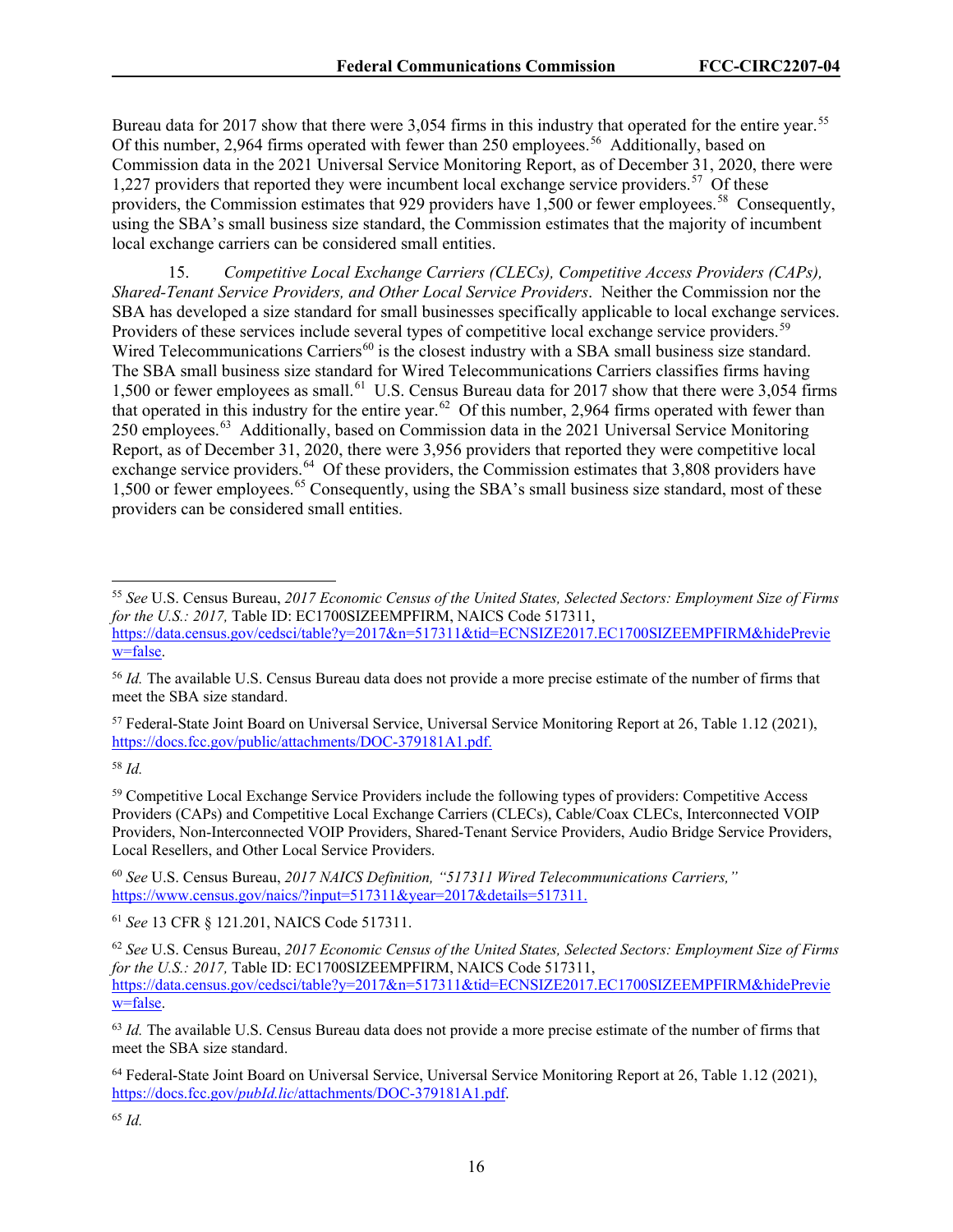16. *Television Broadcasting*. This industry is comprised of "establishments primarily engaged in broadcasting images together with sound."[66](#page-17-0) These establishments operate television broadcast studios and facilities for the programming and transmission of programs to the public.<sup>67</sup> These establishments also produce or transmit visual programming to affiliated broadcast television stations, which in turn broadcast the programs to the public on a predetermined schedule. Programming may originate in their own studio, from an affiliated network, or from external sources. The SBA small business size standard for this industry classifies businesses having \$41.5 million or less in annual receipts as small.<sup>[68](#page-17-2)</sup> 2017 U.S. Census Bureau data indicate that 744 firms in this industry operated for the entire year.<sup>[69](#page-17-3)</sup> Of that number, 657 firms had revenue of less than \$25,000,000.<sup>70</sup> Based on this data we estimate that the majority of television broadcasters are small entities under the SBA small business size standard.

17. The Commission estimates that as of March 2022, there were 1,373 licensed commercial television stations.<sup>[71](#page-17-5)</sup> Of this total, 1.280 stations (or 93.2%) had revenues of \$41.5 million or less in 2021, according to Commission staff review of the BIA Kelsey Inc. Media Access Pro Television Database (BIA) on June 1, 2022, and therefore these licensees qualify as small entities under the SBA definition. In addition, the Commission estimates as of March 2022, there were 384 licensed noncommercial educational (NCE) television stations, 383 Class A TV stations, 1,840 LPTV stations and 3,231 TV translator stations.<sup>[72](#page-17-6)</sup> The Commission however does not compile, and otherwise does not have access to financial information for these television broadcast stations that would permit it to determine how many of these stations qualify as small entities under the SBA small business size standard. Nevertheless, given the SBA's large annual receipts threshold for this industry and the nature of these television station licensees, we presume that all of these entities qualify as small entities under the above SBA small business size standard.

18. We note, however, that in assessing whether a business concern qualifies as "small" under the above definition, business (control) affiliations<sup>[73](#page-17-7)</sup> must be included. Our estimate, therefore, likely overstates the number of small entities that might be affected by our action, because the revenue figure on which it is based does not include or aggregate revenues from affiliated companies. In addition, another element of the definition of "small business" requires that an entity not be dominant in its field of operation. We are unable at this time to define or quantify the criteria that would establish whether a specific television broadcast station is dominant in its field of operation. Accordingly, the estimate of small businesses to which rules may apply does not exclude any television station from the definition of a

<span id="page-17-1"></span><sup>67</sup> *Id.*

<span id="page-17-2"></span><sup>68</sup> *See* 13 CFR § 121.201, NAICS Code 515120.

<span id="page-17-6"></span><sup>72</sup> *Id*.

<span id="page-17-0"></span><sup>66</sup> *See* U.S. Census Bureau, *2017 NAICS Definition, "515120 Television Broadcasting,*" https://www.census.gov/naics/?input=515120&year=2017&details=515120.

<span id="page-17-3"></span><sup>69</sup> *See* U.S. Census Bureau, *2017 Economic Census of the United States*, *Selected Sectors: Sales, Value of Shipments, or Revenue Size of Firms for the U.S.: 2017,* Table ID: EC1700SIZEREVFIRM, NAICS Code 515120, https://data.census.gov/cedsci/table?y=2017&n=515120&tid=ECNSIZE2017.EC1700SIZEREVFIRM&hidePrevie w=false.

<span id="page-17-4"></span><sup>70</sup> *Id*. The available U.S. Census Bureau data does not provide a more precise estimate of the number of firms that meet the SBA size standard. We also note that according to the U.S. Census Bureau glossary, the terms receipts and revenues are used interchangeably, *see* https://www.census.gov/glossary/#term\_ReceiptsRevenueServices.

<span id="page-17-5"></span><sup>71</sup> Broadcast Station Totals as of March 31, 2022, Public Notice, DA 22-365 (rel. April 5, 2022) (*March 2022 Broadcast Station Totals PN*), https://www.fcc.gov/document/broadcast-station-totals-march-31-2022.

<span id="page-17-7"></span><sup>&</sup>lt;sup>73</sup> "[Business concerns] are affiliates of each other when one concern controls or has the power to control the other or a third party or parties controls or has the power to control both." 13 CFR  $\S$  121.103(a)(1).